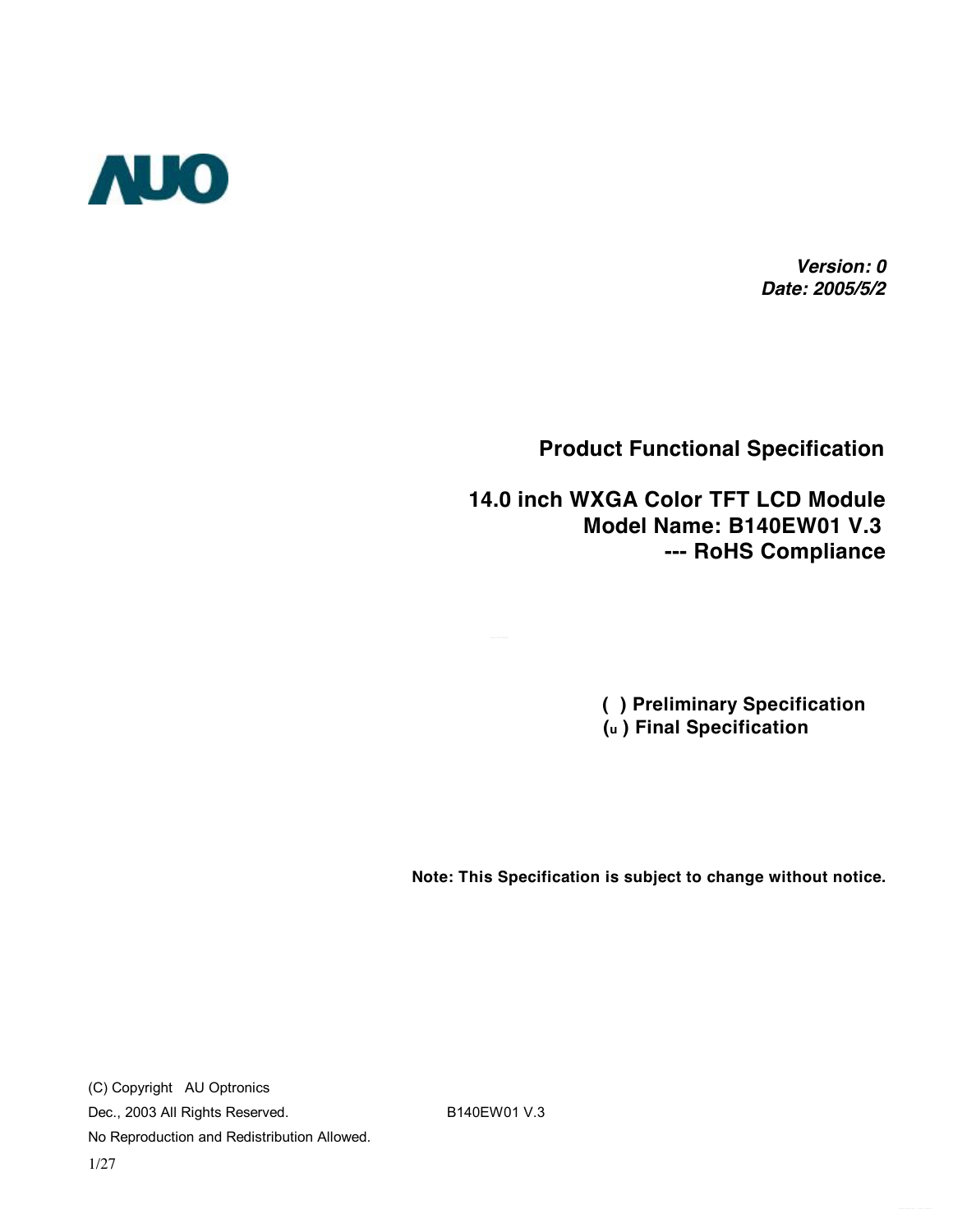## **Contents**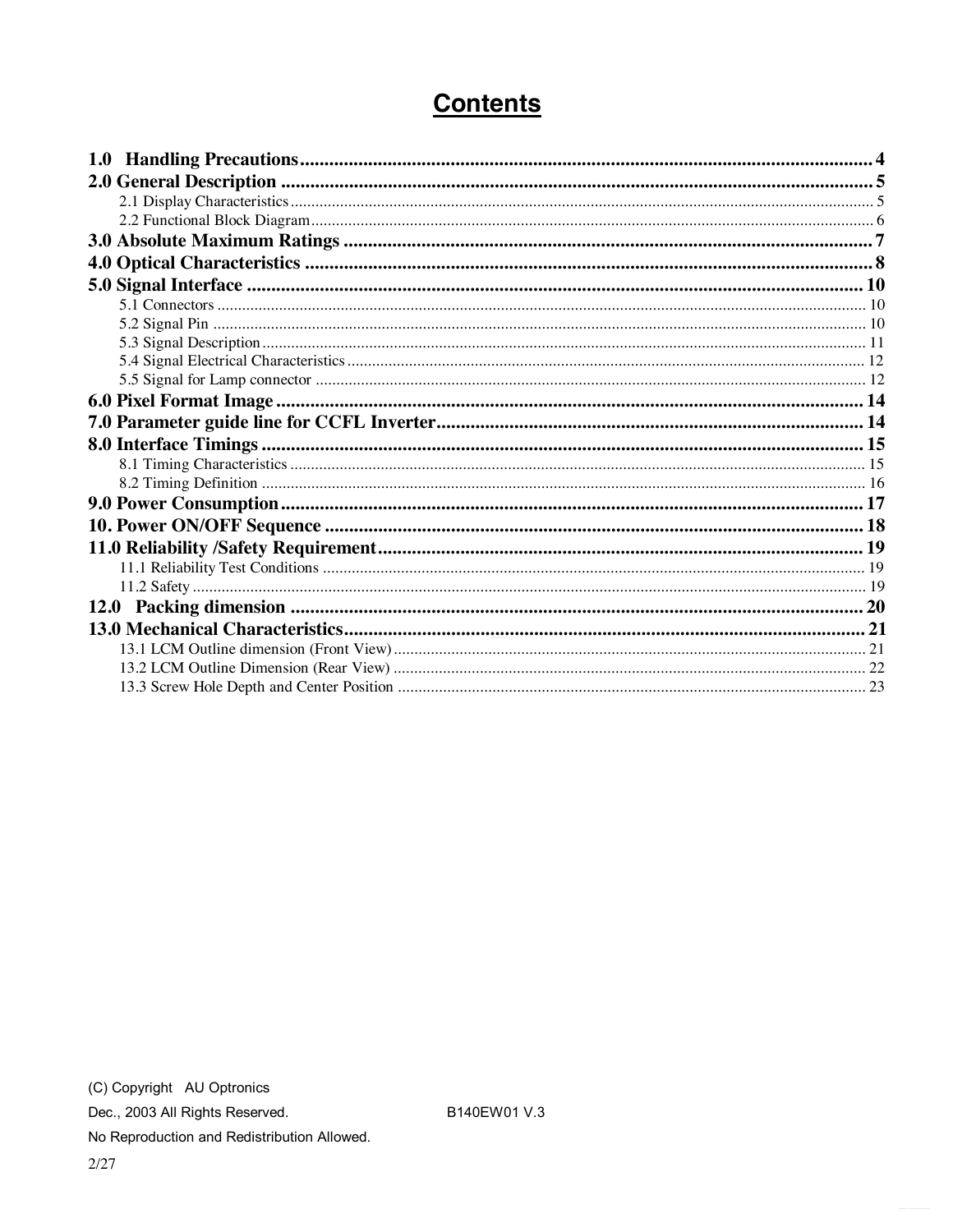# **II Record of Revision**

| Version and Date | Page | Old description      | New Description | Remark |
|------------------|------|----------------------|-----------------|--------|
| V.0 2005/05/02   | All  | <b>First Release</b> | <b>NA</b>       |        |
|                  |      |                      |                 |        |
|                  |      |                      |                 |        |
|                  |      |                      |                 |        |
|                  |      |                      |                 |        |
|                  |      |                      |                 |        |
|                  |      |                      |                 |        |
|                  |      |                      |                 |        |
|                  |      |                      |                 |        |
|                  |      |                      |                 |        |
|                  |      |                      |                 |        |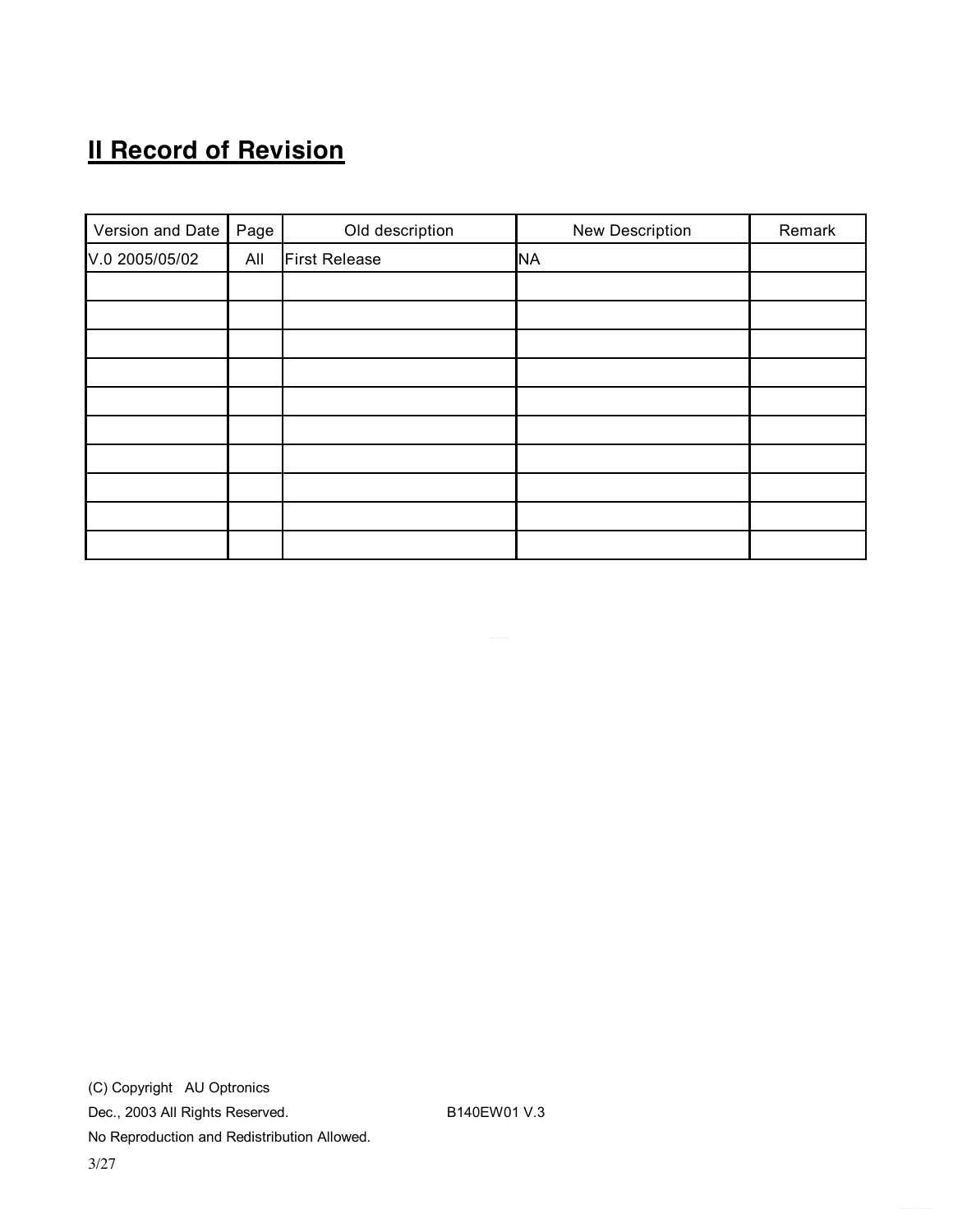# **1.0 Handling Precautions**

- 1) Do not press or scratch the surface harder than a HB pencil lead because the polarizers are very fragile and could be easily damaged.
- 2) Be sure to turn off power supply when inserting or disconnecting from input connector.
- 3) Wipe off water droplets or oil immediately. Long contact with the droplets may cause discoloration or spots.
- 4) When the panel surface is soiled, wipe it with absorbent cotton or other soft cloth.
- 5) Since the panel is made of glass, it may break or crack if dropped or bumped on hard surface.
- 6) Protect the module from static electricity and insure proper grounding when handling. Static electricity may cause damage to the CMOS Gate Array IC.
- 7) Do not disassemble the module.
- 8) Do not press the reflector sheet at the back of the module.
- 9) Avoid damaging the TFT module. Do not press the center of the CCFL Reflector when it was taken out from the packing container. Instead, press at the edge of the CCFL Reflector softly.
- 10) Do not rotate or tilt the signal interface connector of the TFT module when you insert or remove other connector into the signal interface connector.
- 11) Do not twist or bend the TFT module when installation of the TFT module into an enclosure (Notebook PC Bezel, for example). It should be taken into consideration that no bending/twisting forces are applied to the TFT module from outside when designing the enclosure. Otherwise the TFT module may be damaged.
- 12) Cold cathode fluorescent lamp in LCD contains a small amount of mercury. Please follow local regulations for disposal.
- 13) The LCD module contains a small amount of material that has no flammability grade, so it should be supplied by power complied with requirements of limited power source (2.11, IEC60950 or UL1950).
- 14) The CCFL in the LCD module is supplied with Limited Current Circuit (2.4, IEC60950 or UL1950). Do not connect the CCFL in Hazardous Voltage Circuit.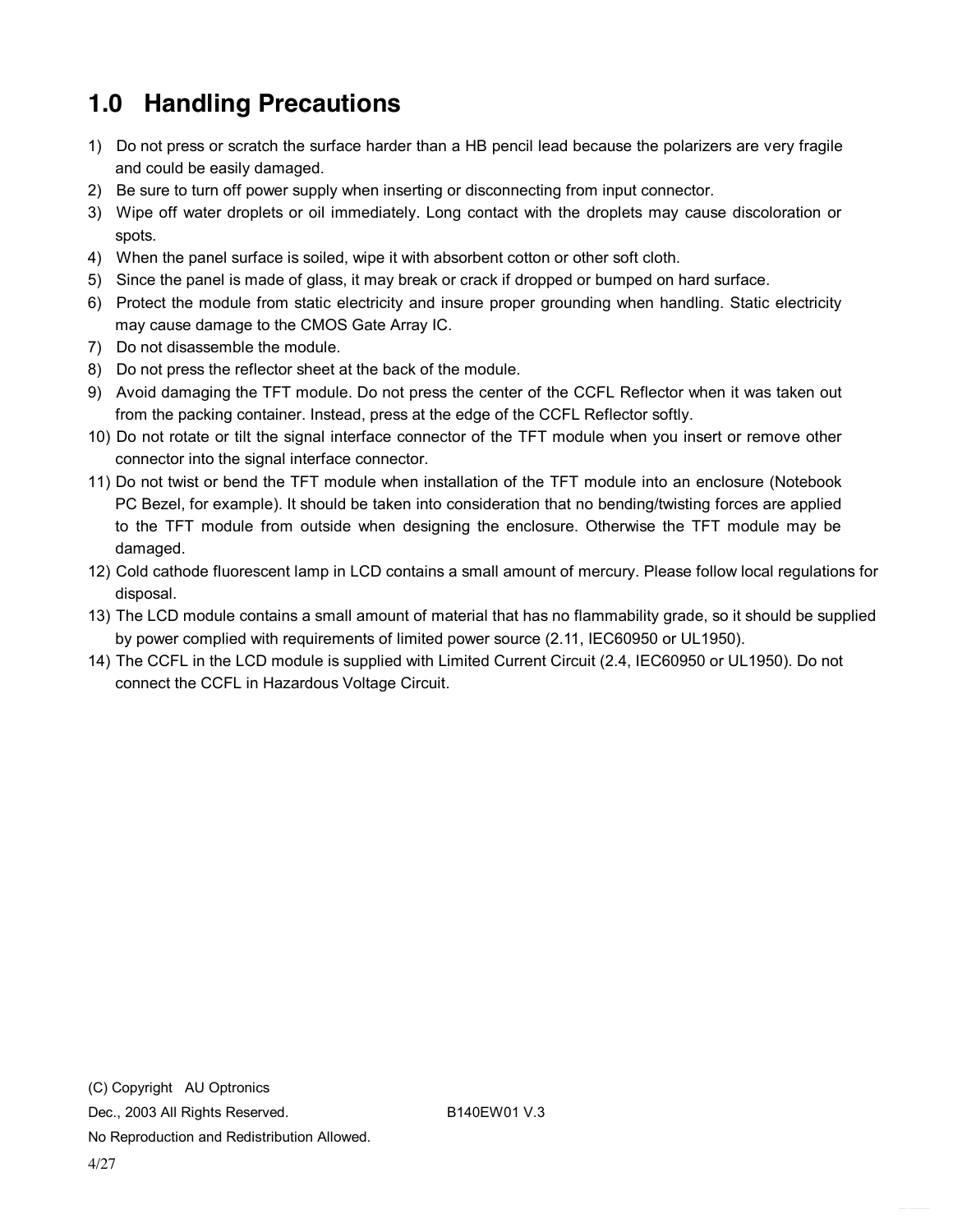# **2.0 General Description**

This specification applies to the 14.0 inch Color TFT/LCD Module B140EW01

This module is designed for a display unit of notebook style personal computer.

The screen format is intended to support the WXGA (1280(H) x 768(V)) screen and 262k colors (RGB 6-bits data driver).

All input signals are LVDS interface compatible.

This module does not contain an inverter card for backlight.

#### **2.1 Display Characteristics**

The following items are characteristics summary on the table under 25 ℃ condition:

| <b>ITEMS</b>                                                | Unit                                                     | <b>SPECIFICATIONS</b>                                                              |
|-------------------------------------------------------------|----------------------------------------------------------|------------------------------------------------------------------------------------|
| Screen Diagonal                                             | [mm]                                                     | 355.6 (14.0")                                                                      |
| Active Area                                                 | [mm]                                                     | 305.28(H) x 183.17(V)                                                              |
| Pixels H x V                                                |                                                          | $1280(x3)$ x 768                                                                   |
| <b>Pixel Pitch</b>                                          | [mm]                                                     | 0.2385                                                                             |
| <b>Pixel Arrangement</b>                                    |                                                          | R.G.B. Vertical Stripe                                                             |
| Display Mode                                                |                                                          | Normally White                                                                     |
| Typical White Luminance (CCFL=6.0mA)                        | $\lceil cd/m^2 \rceil$                                   | 200 Typ.(5 points average)                                                         |
| <b>Contrast Ratio</b>                                       |                                                          | 250: 1 Min , 300: 1 Typ                                                            |
| Response Time                                               | [msec]                                                   | 25 Typ.                                                                            |
| Nominal Input Voltage VDD                                   | [Volt]                                                   | $+3.3$ Typ.                                                                        |
| <b>Typical Power Consumption</b><br>(VDD line + VCFL line)  | [Watt]                                                   | 5.8 Watt (w/o Inverter)@ LCM circuit 1.6 Watt<br>(typ.), B/L input 4.2 Watt (typ.) |
| Weight                                                      | [Grams]                                                  | 440g Typ. (w/o Inverter)                                                           |
| <b>Physical Size</b>                                        | [mm]                                                     | 320(W) x 199(H) x 5.7(D) Max.                                                      |
| Electrical Interface                                        |                                                          | R/G/B Data, 3 Sync, Signals, Clock (4 pairs<br>LVDS)                               |
| <b>Support Color</b>                                        |                                                          | Native 262K colors (RGB 6-bit data driver)                                         |
| Surface treatment                                           |                                                          | Haze 25, hard coating 3H, AG                                                       |
| <b>Temperature Range</b><br>Operating<br>Storage (Shipping) | $\mathsf{I}^\circ\mathsf{C} \mathsf{I}$<br>$[^{\circ}C]$ | 0 to $+50$<br>$-20$ to $+60$                                                       |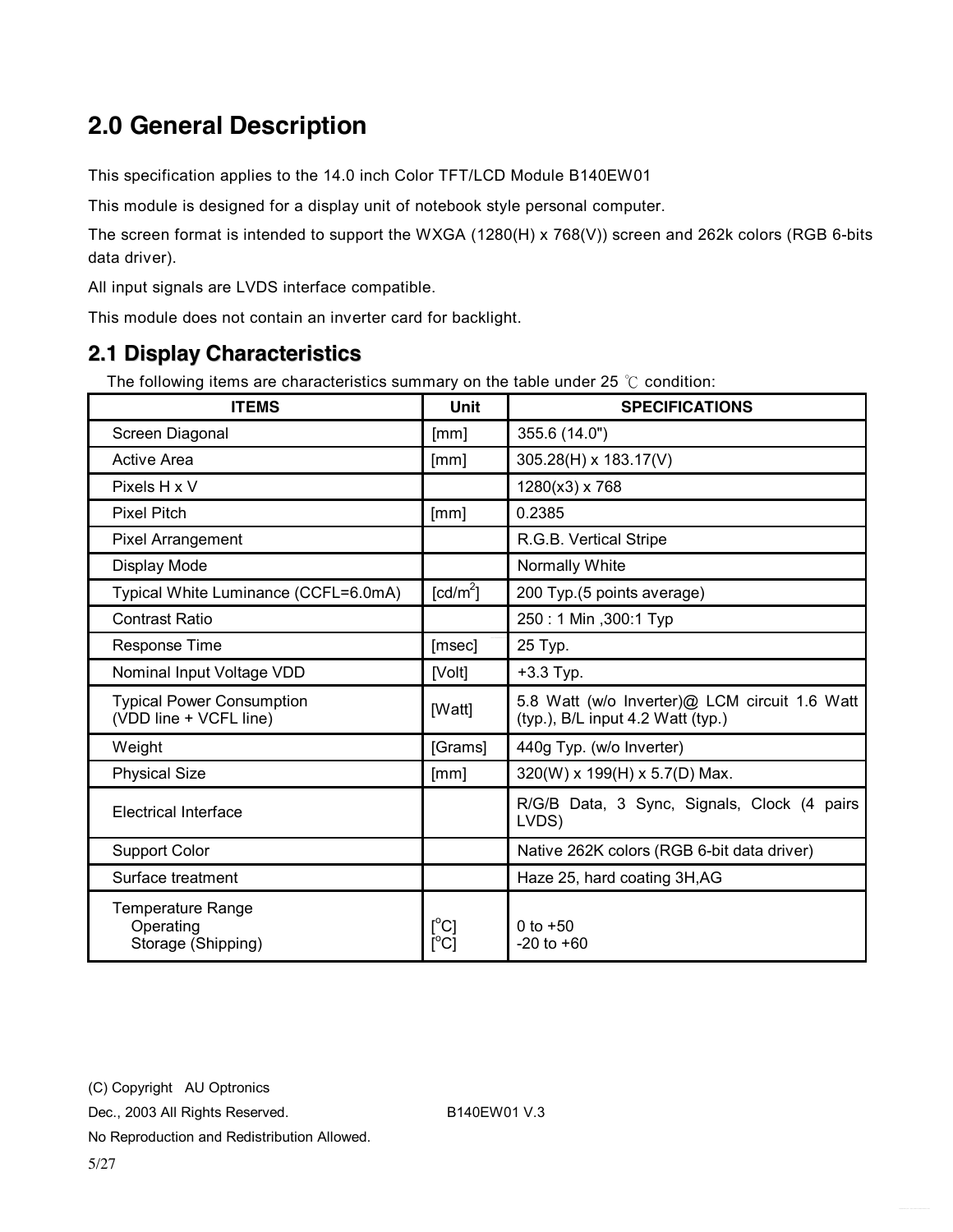### **2.2 Functional Block Diagram**

The following diagram shows the functional block of the 14.0 inches Color TFT/LCD Module:

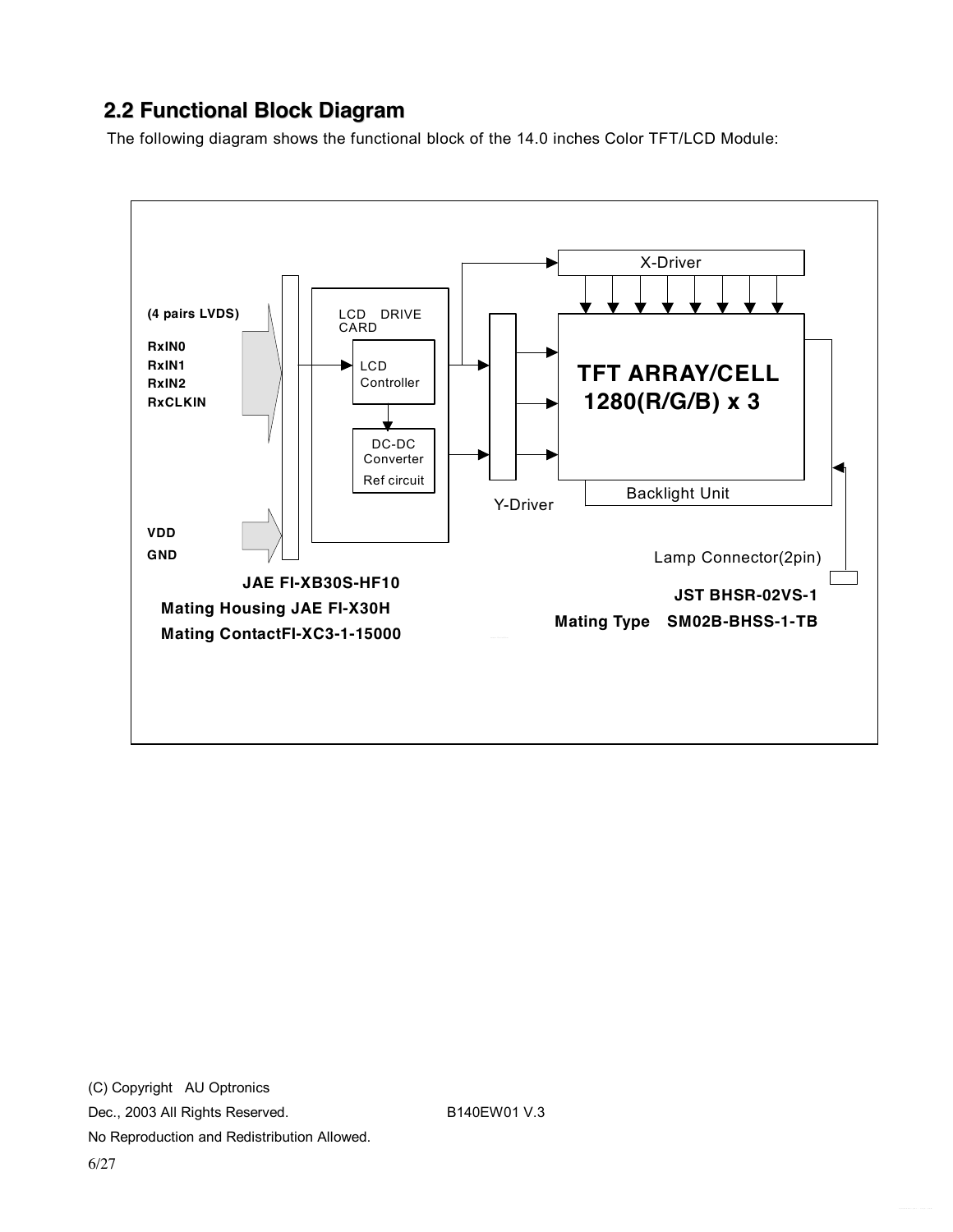# **3.0 Absolute Maximum Ratings**

| <b>Item</b>                  | Symbol      | Min          | <b>Max</b>    | <b>Unit</b>              | <b>Conditions</b> |
|------------------------------|-------------|--------------|---------------|--------------------------|-------------------|
| Logic/LCD Drive Voltage      | <b>VDD</b>  | $-0.3$       | $+4.0$        | [Volt]                   |                   |
| Input Voltage of Signal      | Vin         | $-0.3$       | $VDD+0.3$     | [Volt]                   |                   |
| <b>CCFL Current</b>          | <b>ICFL</b> | 2.5          | 7             | [mA] rms                 |                   |
| <b>CCFL Ignition Voltage</b> | Vs          |              | 1200          | <b>Vrms</b>              | Note 1            |
| <b>Operating Temperature</b> | <b>TOP</b>  | $\mathbf{0}$ | $+50$         | $\Gamma$ <sup>o</sup> Cl | Note 2            |
| <b>Operating Humidity</b>    | <b>HOP</b>  | 5            | 95            | [%RH]                    | Note 2            |
| Storage Temperature          | <b>TST</b>  | $-20$        | $+60$         | $\Gamma$ <sup>o</sup> Cl | Note 2            |
| <b>Storage Humidity</b>      | <b>HST</b>  | 5            | 95            | [%RH]                    | Note 2            |
| Vibration                    |             |              | 1.5Sin 10-500 | [G Hz]                   |                   |
| Shock                        |             |              | 240, 2        | $[G \, ms]$              | Half sine wave    |

Absolute maximum ratings of the module is as following:

Note 1: Duration = 50msec

Note 2: Maximum Wet-Bulb should be 39℃ and No condensation.

#### **Wet bulb temperature chart**



Operating Range XXXX

(C) Copyright AU Optronics

Dec., 2003 All Rights Reserved. B140EW01 V.3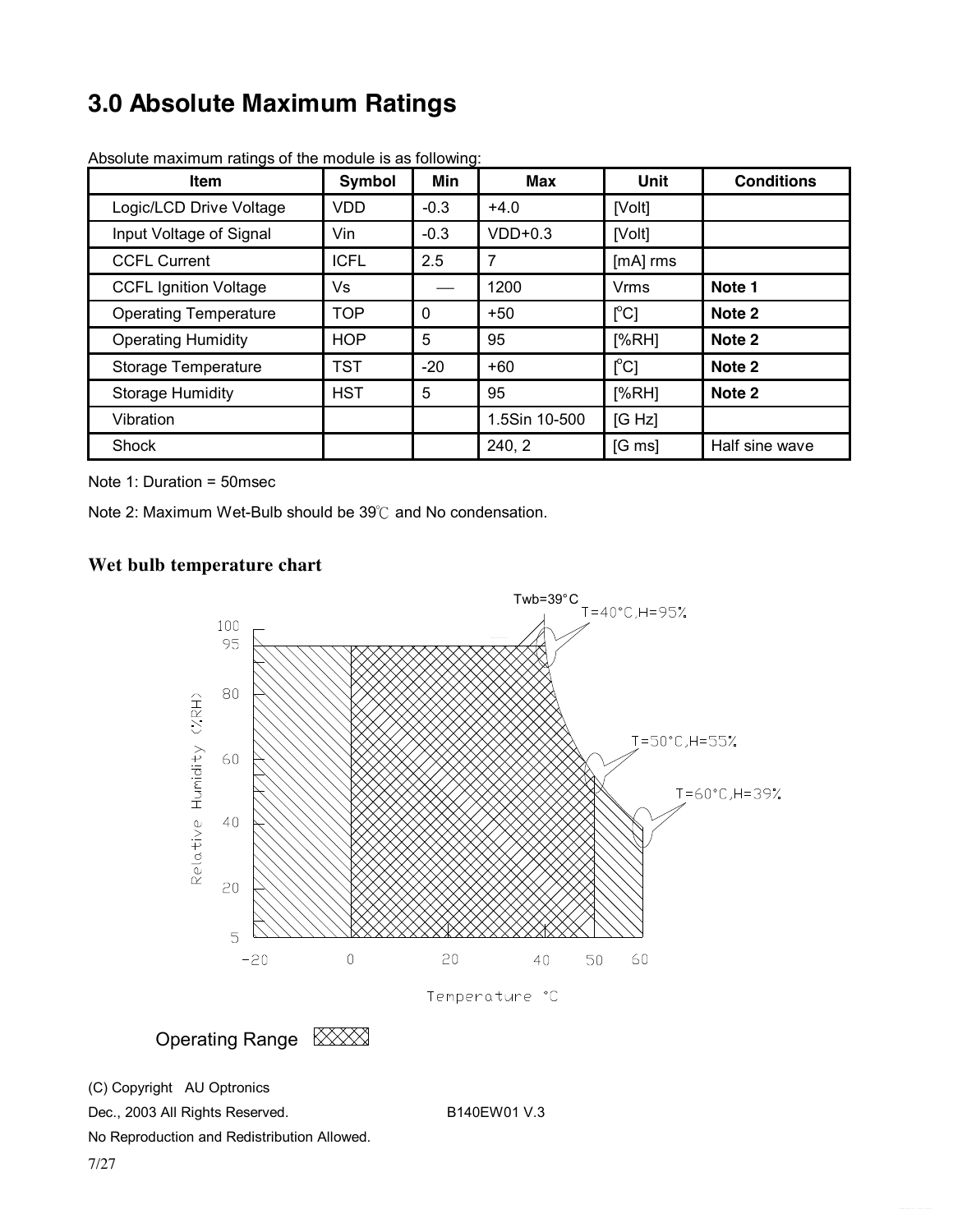$\boxtimes$  +  $\boxtimes$  +  $\boxtimes$ 

### Storage Range **4.0 Optical Characteristics**

| Item                                           | Unit                 | <b>Conditions</b>  |         | Min.                     | Typ.  | Max.                     | <b>Note</b> |
|------------------------------------------------|----------------------|--------------------|---------|--------------------------|-------|--------------------------|-------------|
|                                                |                      | Horizontal (Right) |         | 40                       | 45    |                          |             |
| <b>Viewing Angle</b><br>$(CR = 10)$            |                      |                    | (Left)  | 40                       | 45    | $\blacksquare$           |             |
| CR: Contrast Ratio                             | [degrees]            | Vertical           | (Upper) | 15                       | 20    | $\overline{\phantom{0}}$ |             |
|                                                |                      |                    | (Lower) | 30                       | 35    | $\blacksquare$           |             |
| Uniformity                                     |                      | 5 Points           |         | ÷,                       |       | 1.2                      | (1)         |
|                                                |                      | 13 Points          |         | $\overline{\phantom{0}}$ |       | 1.5                      | (2)         |
| Contrast ratio (Center)                        |                      |                    |         | 250                      | 300   | $\blacksquare$           |             |
| Response Time                                  |                      | Rising             |         |                          | 15    | 20                       |             |
|                                                | [msec]               | Falling            |         |                          | 10    | 15                       |             |
|                                                |                      | Red x              |         | 0.560                    | 0.590 | 0.620                    |             |
|                                                |                      | Red y              |         | 0.300                    | 0.330 | 0.360                    |             |
|                                                |                      | Green x            |         | 0.290                    | 0.320 | 0.350                    |             |
| <b>Color Chromaticity</b><br>Coordinates (CIE) |                      | Green y            |         | 0.510                    | 0.540 | 0.570                    |             |
| (Normal view angle)                            |                      | Blue x             |         | 0.120                    | 0.150 | 0.180                    |             |
|                                                |                      | Blue y             |         | 0.100                    | 0.130 | 0.160                    |             |
|                                                |                      | White x            |         | 0.283                    | 0.313 | 0.343                    |             |
|                                                |                      | White y            |         | 0.299                    | 0.329 | 0.359                    |             |
| <b>White Luminance</b><br>(CCFL 6.0mA)         | [cd/m <sup>2</sup> ] | 5 points average   |         | --                       | 200   |                          | (1)         |
| Cross talk                                     | $\%$                 |                    |         | --                       | ---   | 1.4                      | (3)         |

Note (1): 5 points position (Display area: 305.28 mm x 183.17 mm)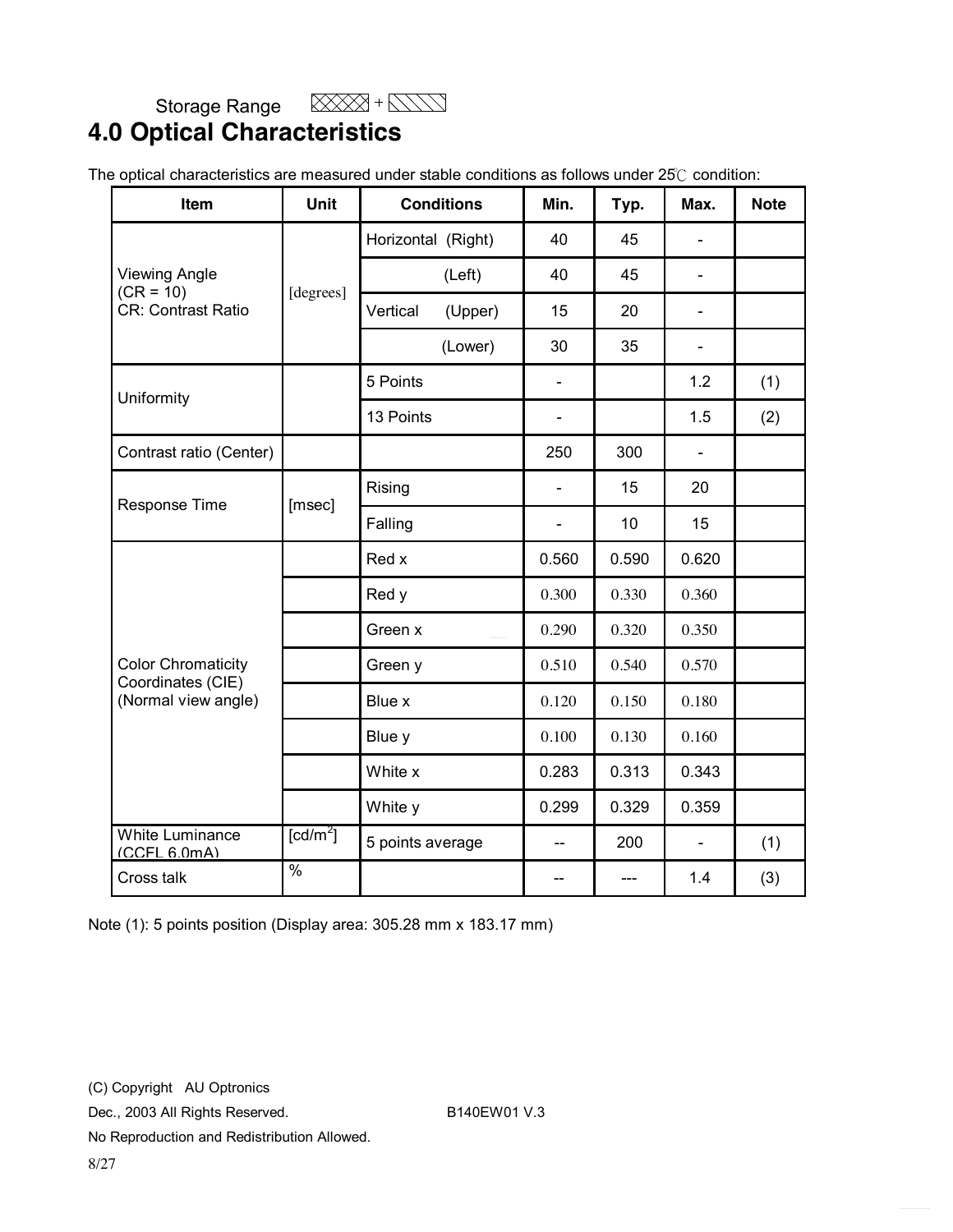

Note (2): 13 points position



Note (3): Definition of Cross Talk ( $D_{CT}$ )

 $D_{CT}$  = | Y<sub>B</sub> – Y<sub>A</sub> | / Y<sub>A</sub> × 100 (%)  $Y_A$  , $Y_B$  = (511,127) or (170,383) or (853,383) or (511,639) Where :  $Y_A$  = Luminance of measured location without darkest gray pattern (cd/m<sup>2</sup>)

 $Y_B$  = Luminance of measured location with darkest gray pattern (cd/m<sup>2</sup>)





(C) Copyright AU Optronics

Dec., 2003 All Rights Reserved. B140EW01 V.3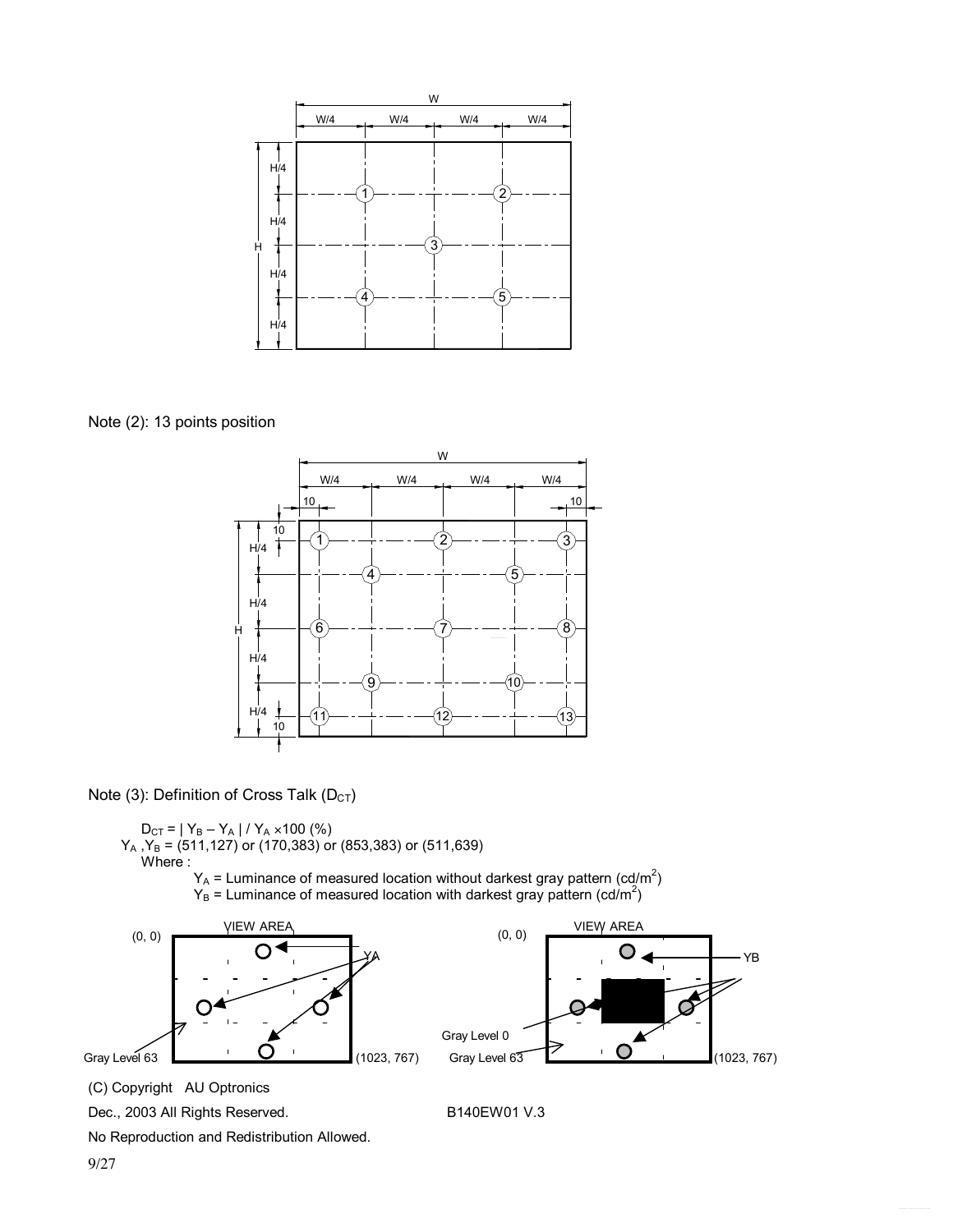# **5.0 Signal Interface**

#### **5.1 Connectors**

Physical interface is described as for the connector on module.

These connectors are capable of accommodating the following signals and will be following components.

| <b>Connector Name / Designation</b> | For Signal Connector |
|-------------------------------------|----------------------|
| <b>Manufacturer</b>                 | <b>JAE</b>           |
| <b>Type / Part Number</b>           | FI-XB30S-HF10        |
| <b>Mating Housing/Part Number</b>   | <b>FI-X30H</b>       |
| <b>Mating Contact/Part Number</b>   | FI-XC3-1-15000       |
|                                     |                      |
| <b>Connector Name / Designation</b> | For Lamp Connector   |
| <b>Manufacturer</b>                 | <b>JST</b>           |
| <b>Type / Part Number</b>           | <b>BHSR-02VS-1</b>   |
| <b>Mating Type / Part Number</b>    | SM02B-BHSS-1-TB      |

### **5.2 Signal Pin**

| Pin#           | <b>Signal Name</b> | Pin#                    | <b>Signal Name</b>  |
|----------------|--------------------|-------------------------|---------------------|
| 1              | <b>GND</b>         | $\overline{2}$          | <b>VDD</b>          |
| 3              | <b>VDD</b>         | $\overline{\mathbf{4}}$ | V <sub>EDID</sub>   |
| 5              | <b>NC</b>          | 6                       | CLK <sub>EDID</sub> |
| $\overline{7}$ | <b>DATAEDID</b>    | 8                       | RxIN0-              |
| 9              | RxIN0+             | 10                      | <b>GND</b>          |
| 11             | RxIN1-             | 12                      | RxIN1+              |
| 13             | <b>GND</b>         | 14                      | RxIN2-              |
| 15             | RxIN2+             | 16                      | <b>GND</b>          |
| 17             | RxCLKIN-           | 18                      | RxCLKIN+            |
| 19             | <b>GND</b>         | 20                      | <b>NC</b>           |
| 21             | <b>NC</b>          | 22                      | <b>GND</b>          |
| 23             | <b>NC</b>          | 24                      | NC                  |
| 25             | <b>GND</b>         | 26                      | <b>NC</b>           |
| 27             | <b>NC</b>          | 28                      | <b>GND</b>          |
| 29             | <b>NC</b>          | 30                      | <b>NC</b>           |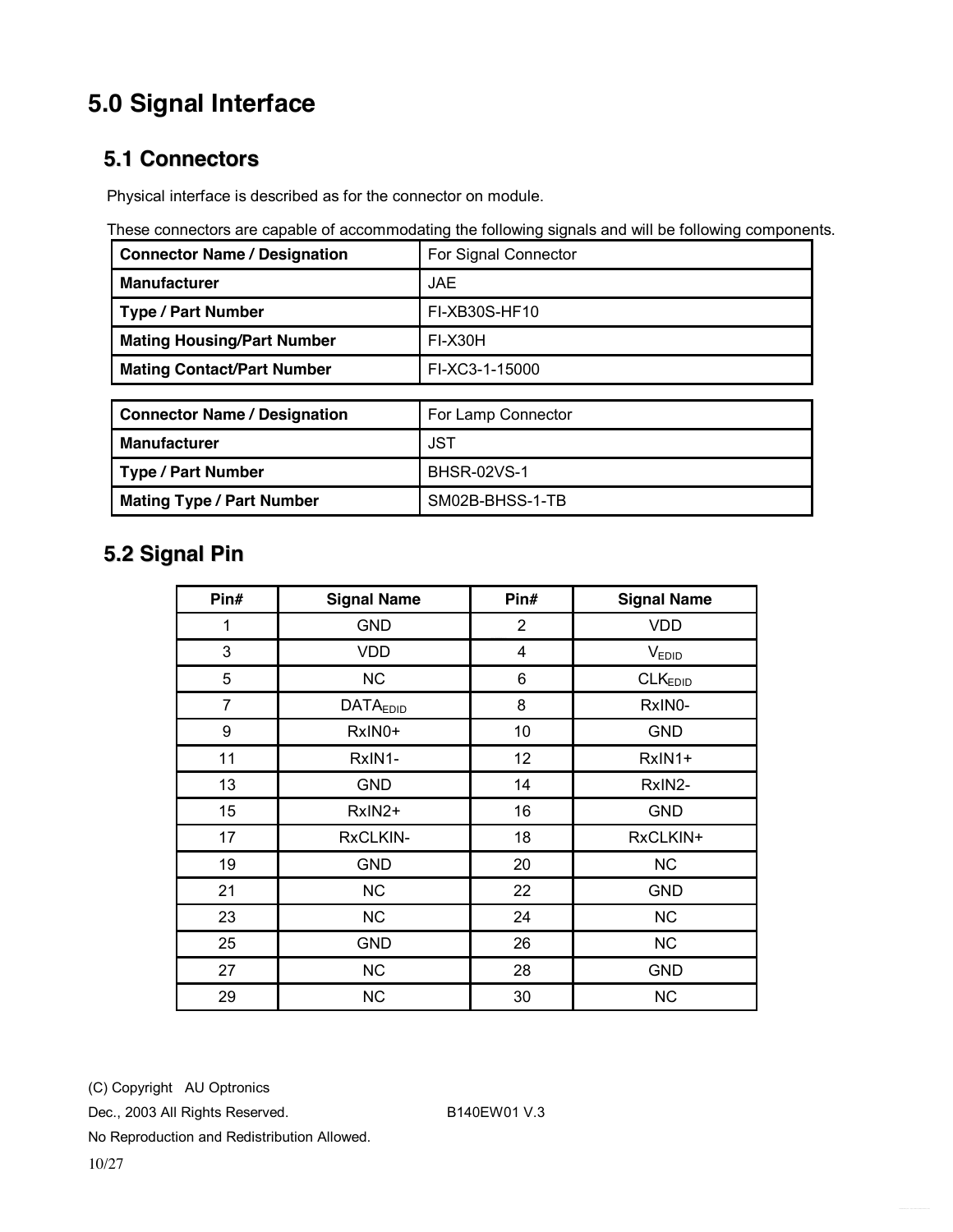#### **5.3 Signal Description**

The module uses a LVDS receiver embedded in AUO's ASIC. LVDS is a differential signal technology for LCD interface and high-speed data transfer device.

| <b>Signal Name</b>  | <b>Description</b>                                              |
|---------------------|-----------------------------------------------------------------|
| V <sub>EDID</sub>   | +3.3V EDID Power                                                |
| CLK <sub>EDID</sub> | <b>EDID Clock Input</b>                                         |
| <b>DATAEDID</b>     | EDID Data Input                                                 |
| RxINO-, RxINO+      | LVDS differential data input(Red0-Red5, Green0)                 |
| RxIN1-, RxIN1+      | LVDS differential data input(Green1-Green5, Blue0-Blue1)        |
| RxIN2-, RxIN2+      | LVDS differential data input(Blue2-Blue5, Hsync, Vsync, DSPTMG) |
| RxCLKIN-, RxCLKIN0+ | LVDS differential clock input                                   |
| <b>VDD</b>          | +3.3V Power Supply                                              |
| <b>GND</b>          | Ground                                                          |

**Note**: Input signals shall be in low status when VDD is off.

Internal circuit of LVDS inputs are as following.

| <b>Signal Name</b> | <b>Description</b>    |                                                             |
|--------------------|-----------------------|-------------------------------------------------------------|
| +RED5              | Red Data 5 (MSB)      | Red-pixel Data                                              |
| +RED4              | Red Data 4            | Each red pixel's brightness data consists of these 6 bits   |
| +RED3              | Red Data 3            | pixel data.                                                 |
| +RED2              | Red Data 2            |                                                             |
| +RED1              | Red Data 1            |                                                             |
| +RED0              | Red Data 0 (LSB)      |                                                             |
|                    | (Red-pixel Data)      |                                                             |
| +GREEN 5           | Green Data 5 (MSB)    | Green-pixel Data                                            |
| +GREEN 4           | Green Data 4          | Each green pixel's brightness data consists of these 6 bits |
| +GREEN 3           | Green Data 3          | pixel data.                                                 |
| +GREEN 2           | Green Data 2          |                                                             |
| +GREEN 1           | Green Data 1          |                                                             |
| +GREEN 0           | Green Data 0 (LSB)    |                                                             |
|                    | (Green-pixel Data)    |                                                             |
| +BLUE 5            | Blue Data 5 (MSB)     | <b>Blue-pixel Data</b>                                      |
| +BLUE 4            | Blue Data 4           | Each blue pixel's brightness data consists of these 6 bits  |
| +BLUE 3            | Blue Data 3           | pixel data.                                                 |
| +BI UE 2           | Blue Data 2           |                                                             |
| +BLUE 1            | Blue Data 1           |                                                             |
| +BLUE 0            | Blue Data 0 (LSB)     |                                                             |
|                    | (Blue-pixel Data)     |                                                             |
| -DTCLK             | <b>Data Clock</b>     | The typical frequency is 71.1 MHz. The signal is used to    |
|                    |                       | strobe the pixel data and DSPTMG signals. All pixel data    |
|                    |                       | shall be valid at the falling edge when the DSPTMG          |
|                    |                       | signal is high.                                             |
| <b>DSPTMG</b>      | <b>Display Timing</b> | This signal is stored at the falling edge of -DTCLK. When   |
|                    |                       | the signal is high, the pixel data shall be valid to be     |
|                    |                       | displayed.                                                  |

(C) Copyright AU Optronics

Dec., 2003 All Rights Reserved. B140EW01 V.3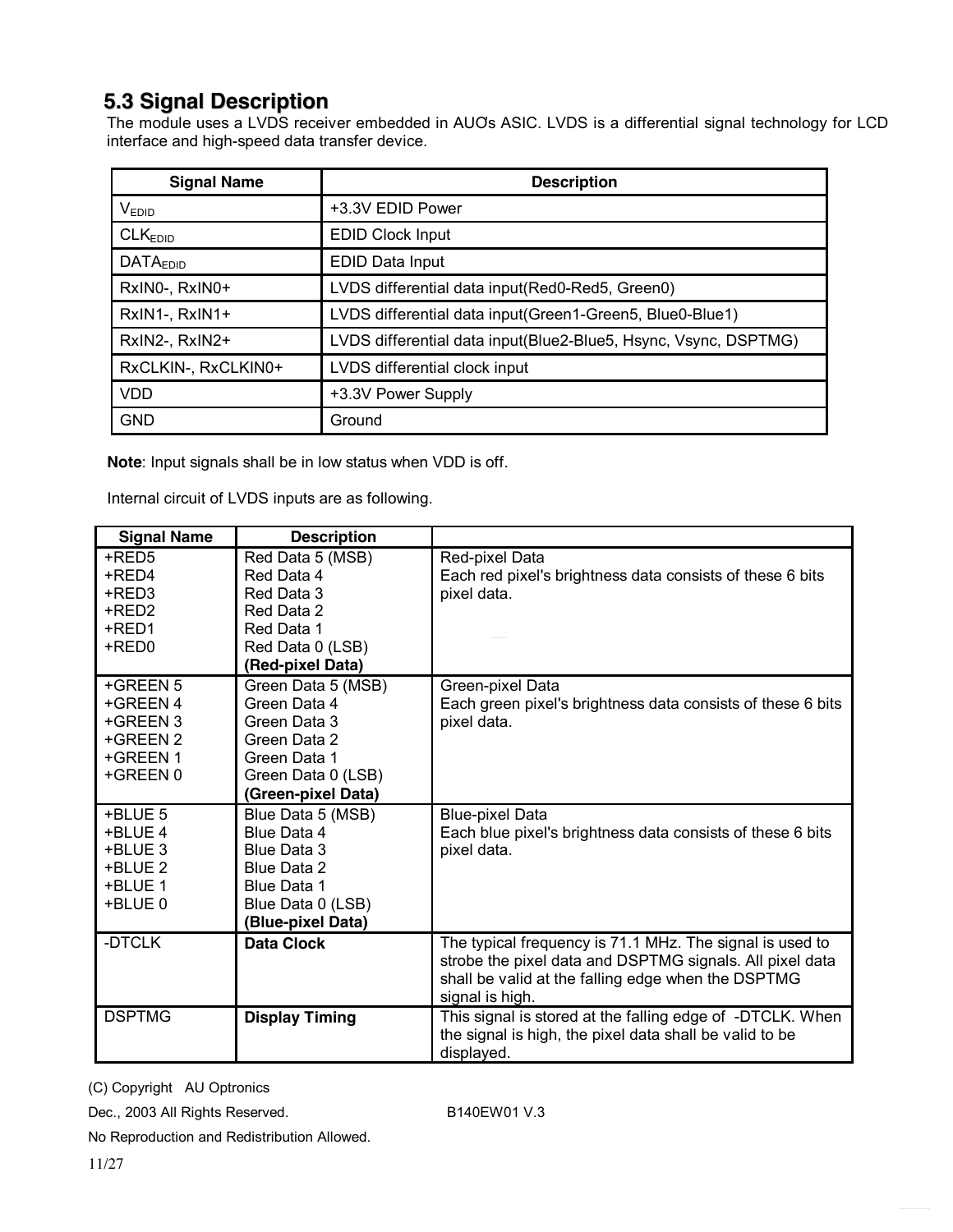| <b>VSYNC</b> | <b>Vertical Sync</b>   | The signal is synchronized to -DTCLK. |
|--------------|------------------------|---------------------------------------|
| HSYNC        | <b>Horizontal Sync</b> | The signal is synchronized to -DTCLK. |

**Note:** Output signals from any system shall be low or Hi-Z state when VDD is off.

#### **5.4 Signal Electrical Characteristics**

Input signals shall be in low status when VDD is off.

It is recommended to refer the specifications of SN75LVDS86DGG (Texas Instruments) in detail. Signal electrical characteristics are as follows;

| <b>Parameter</b> | <b>Condition</b>                              | Min    | Max | Unit |
|------------------|-----------------------------------------------|--------|-----|------|
| Vth              | Differential Input High<br>Voltage(Vcm=+1.2V) |        | 100 | [mV] |
| Vtl              | Differential Input Low<br>Voltage(Vcm=+1.2V)  | $-100$ |     | [mV] |

LVDS Macro AC characteristics are as follows:

|                       | Min.    | Max.  |
|-----------------------|---------|-------|
| Clock Frequency (F)   | 60.7MHz | 85MHz |
| Data Setup Time (Tsu) | 600ps   |       |
| Data Hold Time (Thd)  | 600ps   |       |



#### **5.5 Signal for Lamp connector**

| Pin $#$ | <b>Signal Name</b> |  |  |  |  |
|---------|--------------------|--|--|--|--|
|         | Lamp High Voltage  |  |  |  |  |

(C) Copyright AU Optronics

Dec., 2003 All Rights Reserved. B140EW01 V.3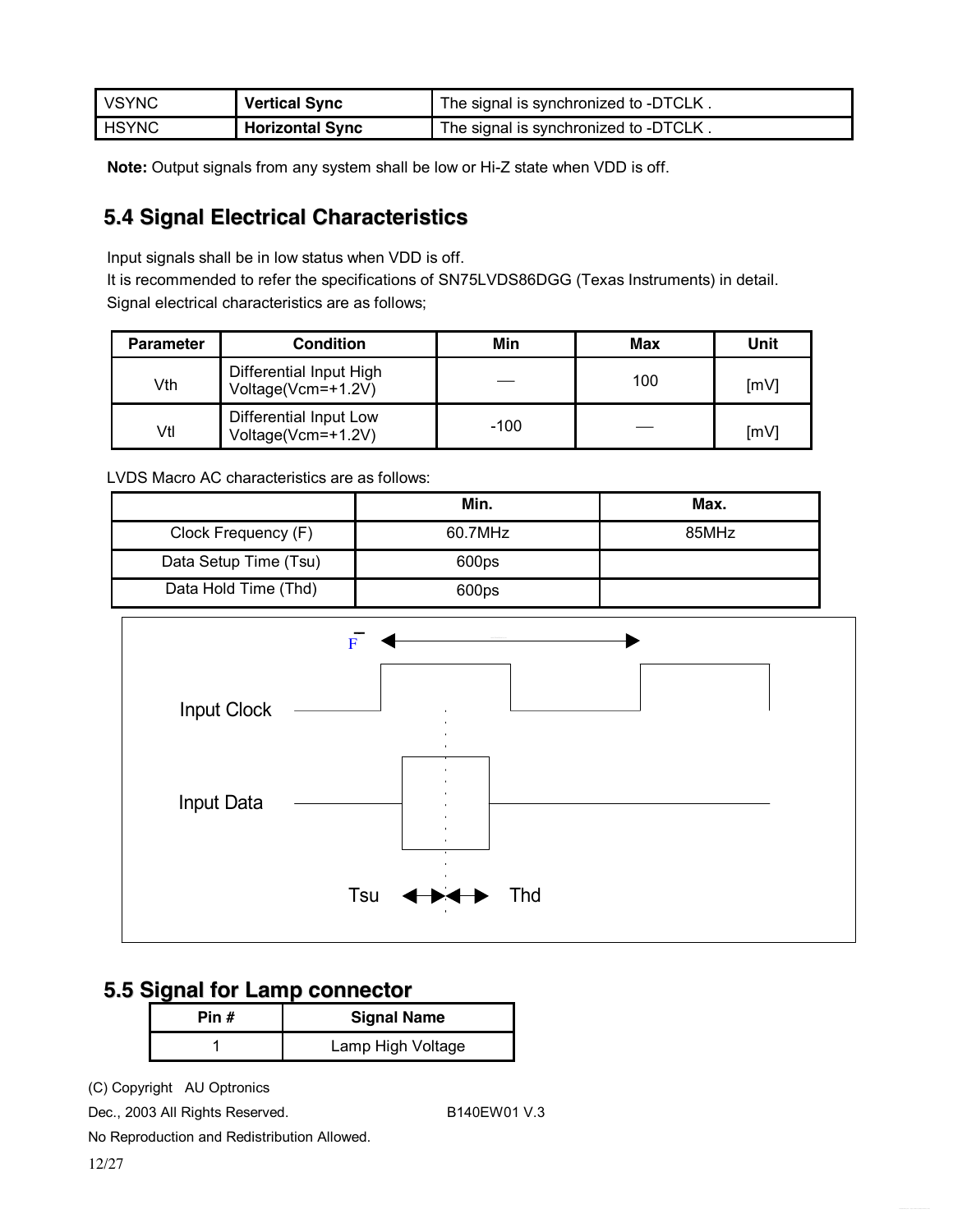| Lamp Low Voltage |
|------------------|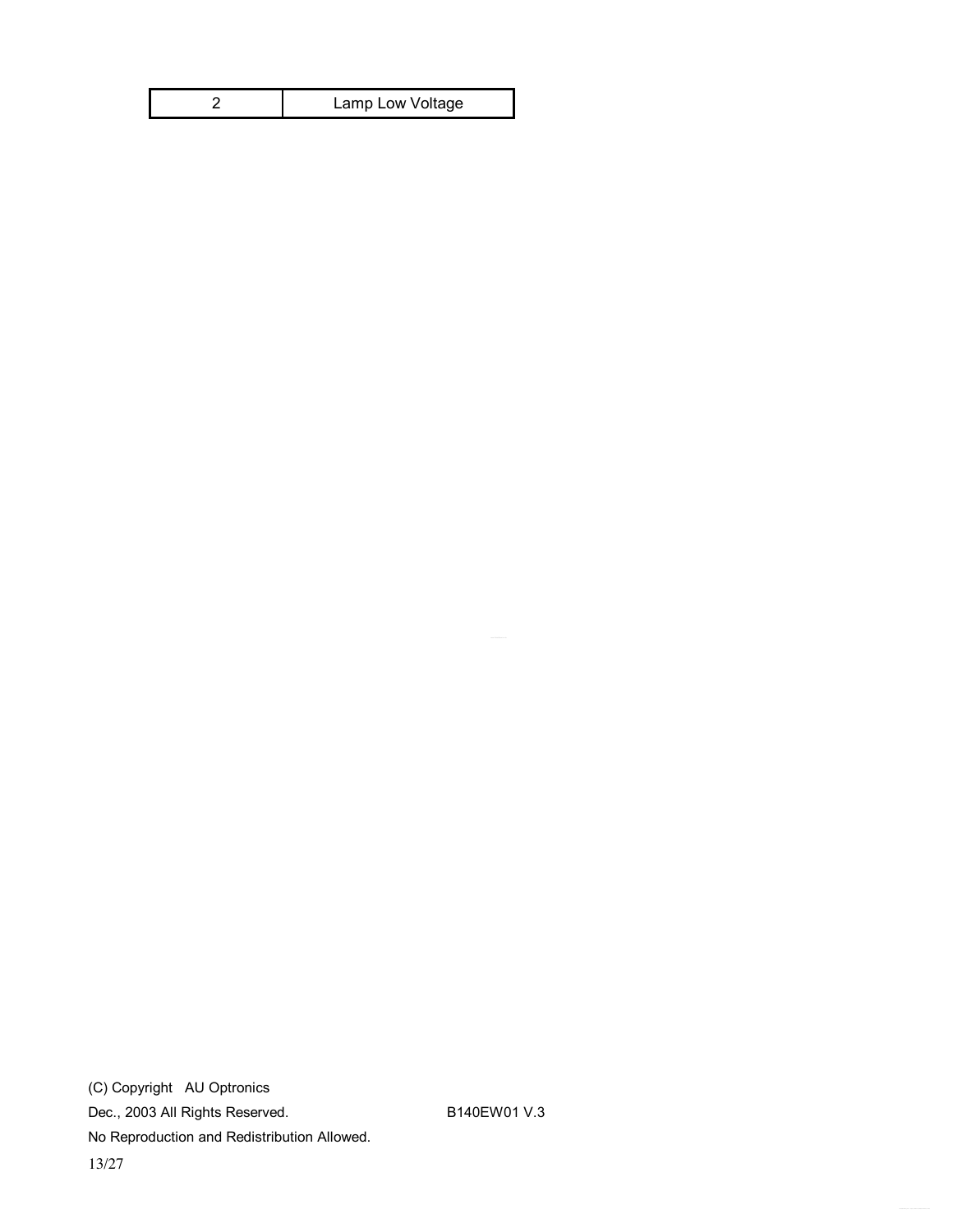# **6.0 Pixel Format Image**

|            |         | $\overline{0}$ |  | $\mathbf{1}$ |     |   |     | 1278 1279 |         |  |
|------------|---------|----------------|--|--------------|-----|---|-----|-----------|---------|--|
| 1st Line   | R       | $G$ B R        |  |              | G B | R | G B |           | $R$ G B |  |
|            |         |                |  |              |     |   |     |           |         |  |
|            |         |                |  |              |     |   |     |           |         |  |
|            |         |                |  |              |     |   |     |           |         |  |
|            |         |                |  |              |     |   |     |           |         |  |
|            |         |                |  |              |     |   |     |           |         |  |
|            |         |                |  |              |     |   |     |           |         |  |
|            |         |                |  |              |     |   |     |           |         |  |
| 768th Line | R G B R |                |  |              | G B | R | G B |           | $R$ G B |  |

Following figure shows the relationship of the input signals and LCD pixel format.

# **7.0 Parameter guide line for CCFL Inverter**

| <b>Parameter</b>                          | Min | <b>DP-1</b> | Max  | <b>Units</b>         | <b>Condition</b>                   |
|-------------------------------------------|-----|-------------|------|----------------------|------------------------------------|
| White Luminance<br>5 points average       | 170 | 200         |      | [cd/m <sup>2</sup> ] | $(Ta=25^{\circ}C)$                 |
| CCFL current (ICFL)                       | 2.5 | 6.0         | 7.0  | $[mA]$ rms           | $(Ta=25^{\circ}C)$ (Note 2)        |
| <b>CCFL Frequency (FCFL)</b>              | 50  | 60          | 65   | [KHz]                | $(Ta=25^{\circ}C)$ (Note 3)        |
| CCFL Ignition Voltage (Vs)                |     | 1000        | 1200 | [Volt] rms           | $(Ta=25^{\circ}\text{C})$ (Note 4) |
| <b>CCFL Voltage (Reference)</b><br>(VCFL) |     | 650         |      | [Volt] rms           | $(Ta=25^{\circ}C)$ (Note 5)        |
| <b>CCFL Power consumption</b><br>(PCFL)   |     | 4.2         |      | [Watt]               | $(Ta=25^{\circ}C)$ (Note 5)        |

**Note 1**: DP-1 are AUO recommended Design Points.

(C) Copyright AU Optronics

Dec., 2003 All Rights Reserved. B140EW01 V.3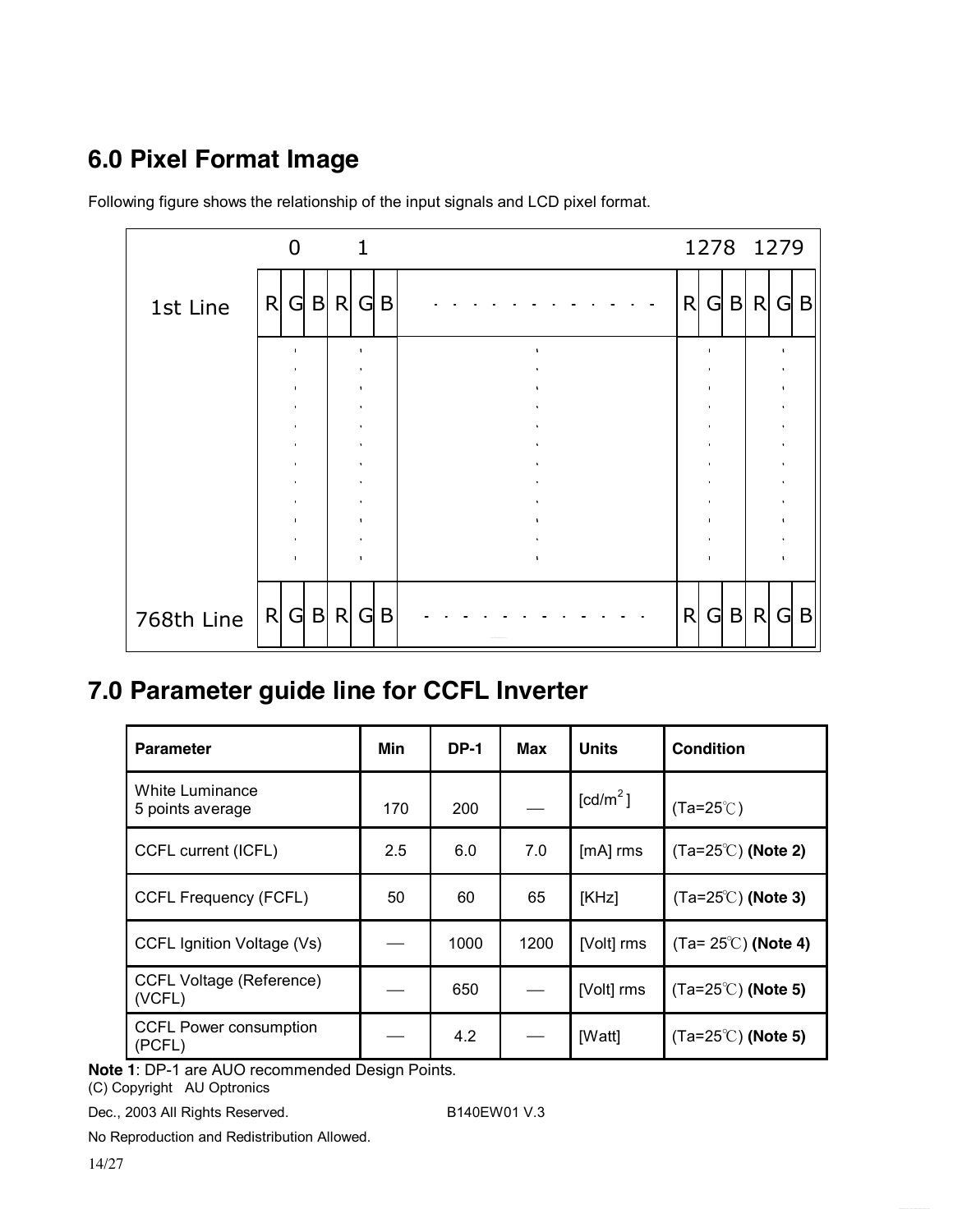\*1 All of characteristics listed are measured under the condition using the AUO Test inverter.

\*2 In case of using an inverter other than listed, it is recommended to check the inverter carefully. Sometimes, interfering noise stripes appear on the screen, and substandard luminance or flicker at low power may happen.

\*3 In designing an inverter, it is suggested to check safety circuit ver carefully. Impedance of CCFL, for instance, becomes more than 1 [M ohm] when CCFL is damaged.

\*4 Generally, CCFL has some amount of delay time after applying start-up voltage. It is recommended to keep on applying start-up voltage for 1 [Sec] until discharge.

\*5 The CCFL inverter operating frequency must be carefully chosen so that no interfering noise stripes on the screen were induced.

\*6 Reducing CCFL current increases CCFL discharge voltage and generally increases CCFL discharge frequency. So all the parameters of an inverter should be carefully designed so as not to produce too much leakage current from high-voltage output of the inverter.

**Note 2**: It should be employed the inverter, which has "Duty Dimming", if ICCFL is less than 4mA.

- **Note 3**: The CCFL inverter operating frequency should be carefully determined to avoid interference between inverter and TFT LCD.
- Note 4: The inverter open voltage should be designed larger than the lamp starting voltage at T=0°C, otherwise backlight may be blinking for a moment after turning on or not be able to turn on. The open voltage should be measured after ballast capacitor. If an inverter has shutdown function it should keep its open voltage. for longer than 1 second even if lamp connector is open.
- **Note 5**: Calculator value for reference (ICFL×VCFL=PCFL)

### 8.0 Interface Timings

Basically, interface timings should match the VESA 1024x768 /60Hz (VG901101) manufacturing guide line timing.

| Symbol        | <b>Description</b>      | Min   | <b>Typ</b> | Max   | <b>Unit</b> |
|---------------|-------------------------|-------|------------|-------|-------------|
| <b>DOTCLK</b> | <b>DOTCLK Frequency</b> | (TBD) | 71.1       | (TBD) | [MHz]       |
| <b>TCLOCK</b> | DOTCLK cycle time       | (TBD) | 14.06      | (TBD) | [nsec]      |
| <b>TH</b>     | X total time            |       | 1440       |       | [tck]       |
| <b>THD</b>    | X active time           |       | 1280       |       | [tck]       |
| <b>THB</b>    | X blank time            |       | 160        |       | [tck]       |
| Tv            | Y total time            |       | 823        |       | [tx]        |
| <b>TVD</b>    | Y active time           |       | 768        |       | [tx]        |
| Vsync         | Frame rate              |       | 60         |       | [Hz]        |

#### **8.1 Timing Characteristics**

**Note:** DE mode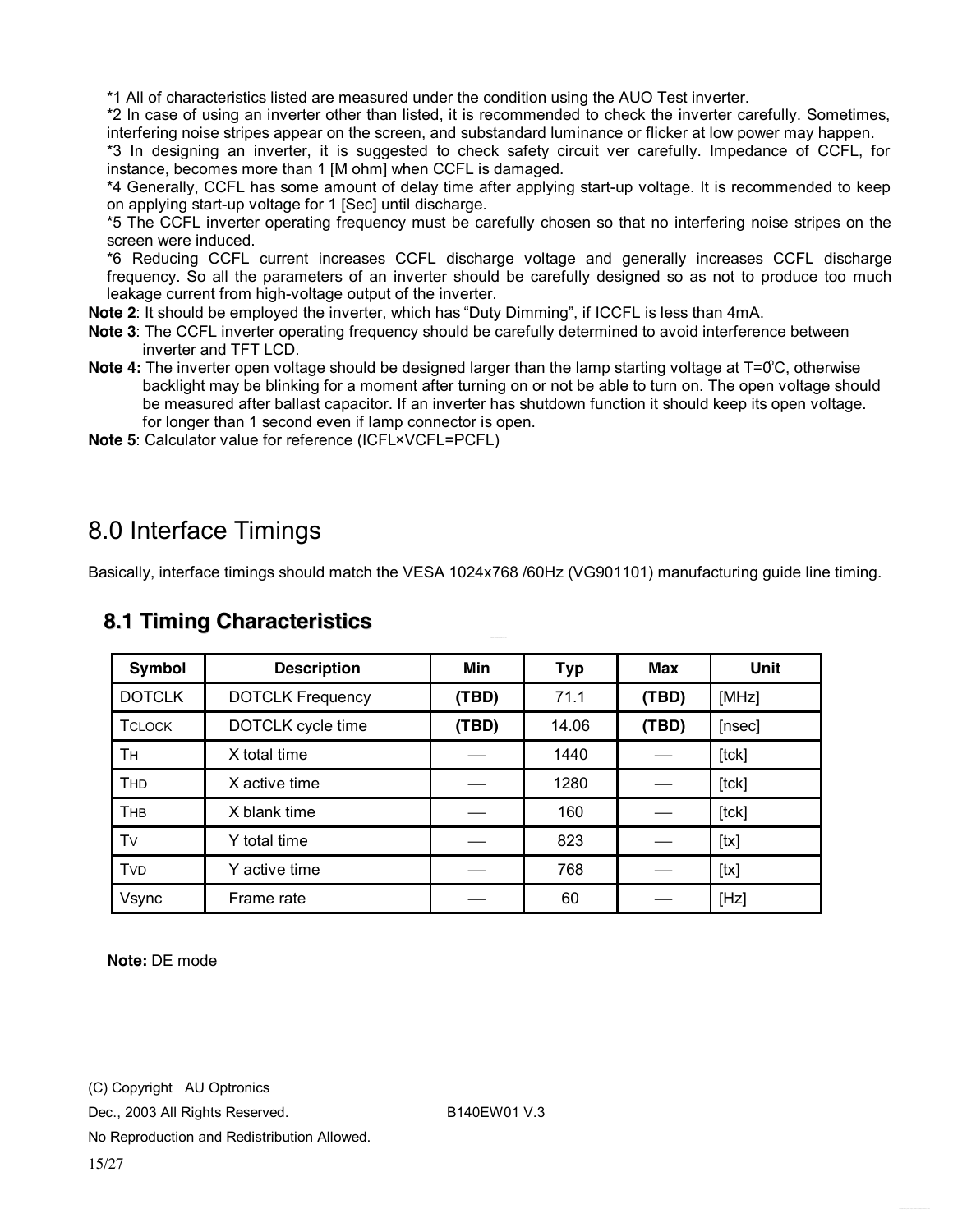### **8.2 Timing Definition**

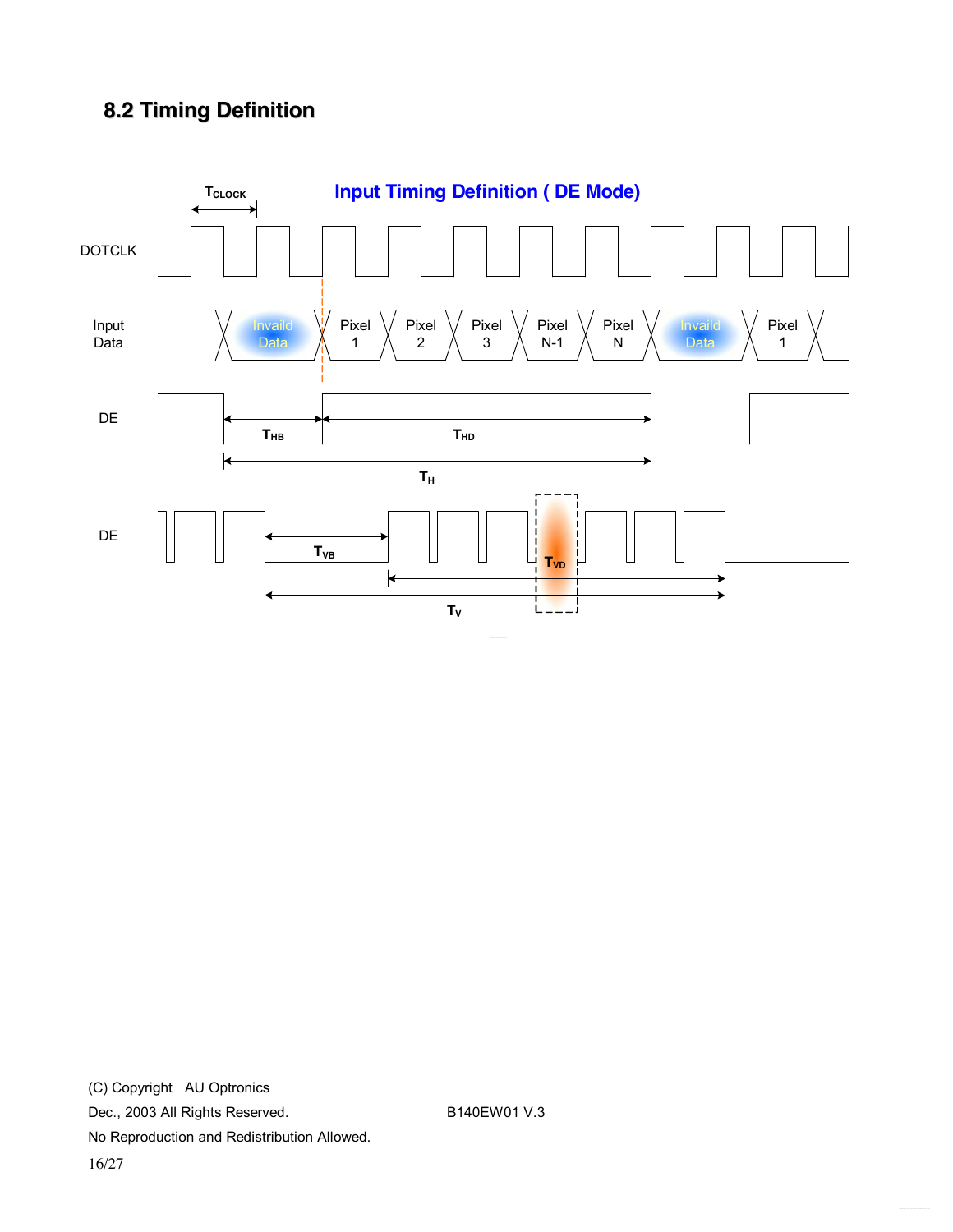# **9.0 Power Consumption**

| <b>Symbol</b>                                      | <b>Parameter</b>                                                               | Min | <b>Typ</b> | <b>Max</b> | <b>Units</b>   | <b>Condition</b>                       |
|----------------------------------------------------|--------------------------------------------------------------------------------|-----|------------|------------|----------------|----------------------------------------|
| <b>Module</b>                                      |                                                                                |     |            |            |                |                                        |
| <b>VDD</b>                                         | Logic/LCD<br><b>Drive</b><br>Voltage                                           | 3.0 | 3.3        | 3.6        | [Volt]         | Load Capacitance 20uF                  |
| <b>PDD</b>                                         | <b>VDD Power</b>                                                               |     | 1.6        |            | [Watt]         |                                        |
| PDD Max                                            | <b>VDD Power max</b>                                                           |     | (TBD)      |            | [Watt]         | Max Pattern (Note)                     |
| <b>IDD</b>                                         | <b>IDD Current</b>                                                             |     | (TBD)      |            | mA             | 64 Grayscale Pattern                   |
| <b>IDD Max</b>                                     | <b>IDD Current max</b>                                                         |     | (TBD)      |            | m <sub>A</sub> | Vertical stripe line Pattern<br>(Note) |
| VDDrp                                              | Allowable<br>Logic/LCD<br><b>Drive</b><br><b>Ripple Voltage</b>                |     |            | 100        | [mV]<br>p-p    |                                        |
| <b>VDDns</b>                                       | Allowable<br>Logic/LCD<br><b>Drive</b><br><b>Ripple Noise</b>                  |     |            | 100        | [mV]<br>p-p    |                                        |
| Lamp                                               |                                                                                |     |            |            |                |                                        |
| <b>ICFL</b>                                        | <b>CCFL current</b>                                                            | 2.5 | 6.0        | 7.0        | [mA]<br>rms    | $(Ta=25^{\circ}C)$                     |
| <b>VCFL</b>                                        | <b>CCFL</b><br>Voltage<br>(Reference)                                          |     | 650        |            | [Volt]<br>rms  | $(Ta=25^{\circ}C)$                     |
| <b>PCFL</b>                                        | <b>CCFL</b><br>Power<br>consumption                                            |     | 4.2        |            | [Watt]         | $(Ta=25^{\circ}C)$                     |
| <b>Power</b><br><b>Total</b><br><b>Consumption</b> | 5.8 Watt (w/o Inverter,)@LCM circuit 1.6 Watt (typ.), B/L input 4.2 Watt(typ.) |     |            |            |                |                                        |

Input power specifications are as follows;

**Note: VDD=3.3V**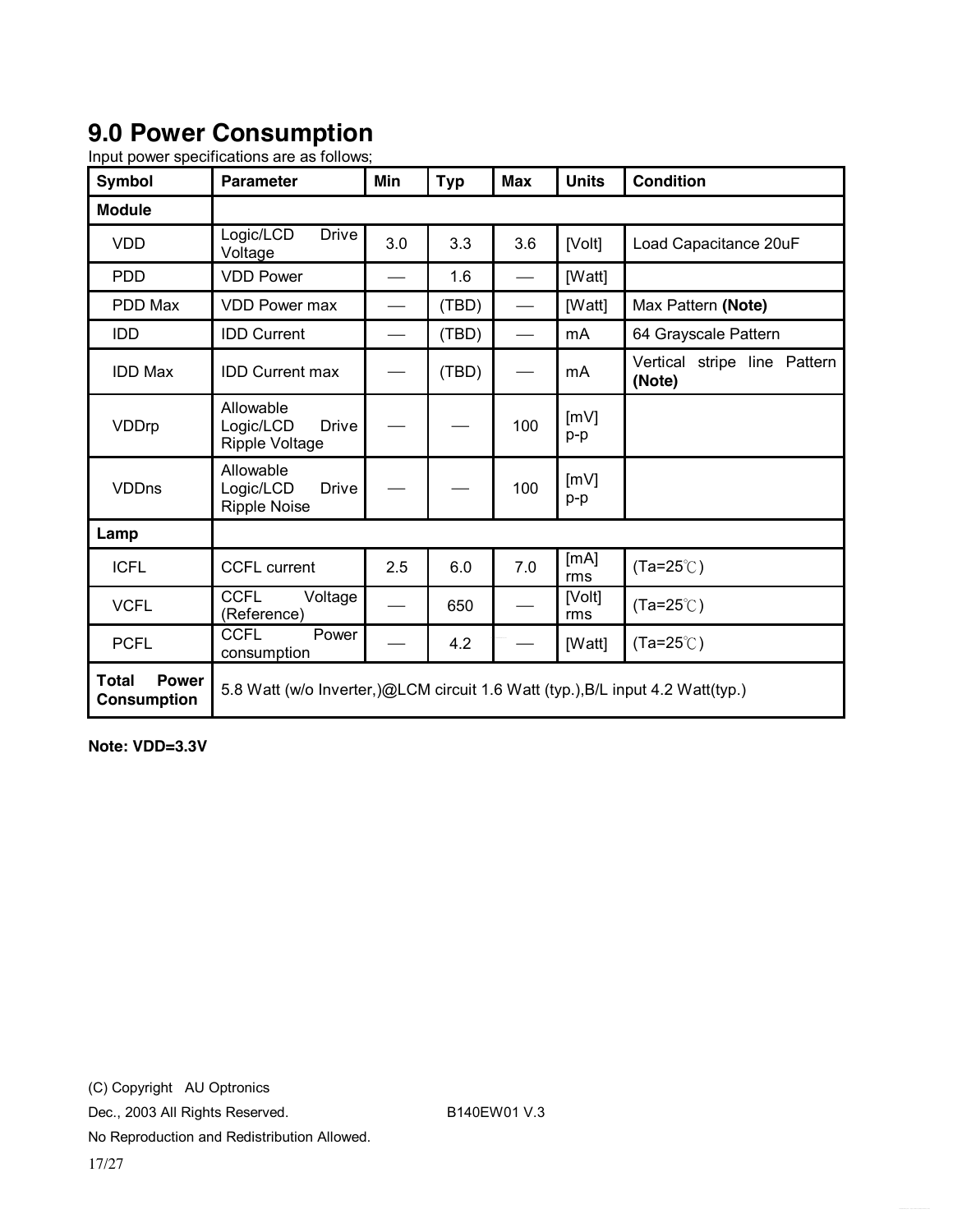## **10. Power ON/OFF Sequence**

VDD power and lamp on/off sequence is as follows. Interface signals are also shown in the chart. Signals from any system shall be Hi-Z state or low level when VDD is off.

Sequence of Power-on/off and signal-on/off



Apply the lamp voltage within the LCD operating range. When the backlight turns on before the LCD operation or the LCD turns off before the backlight turns off, the display may momentarily become abnormal.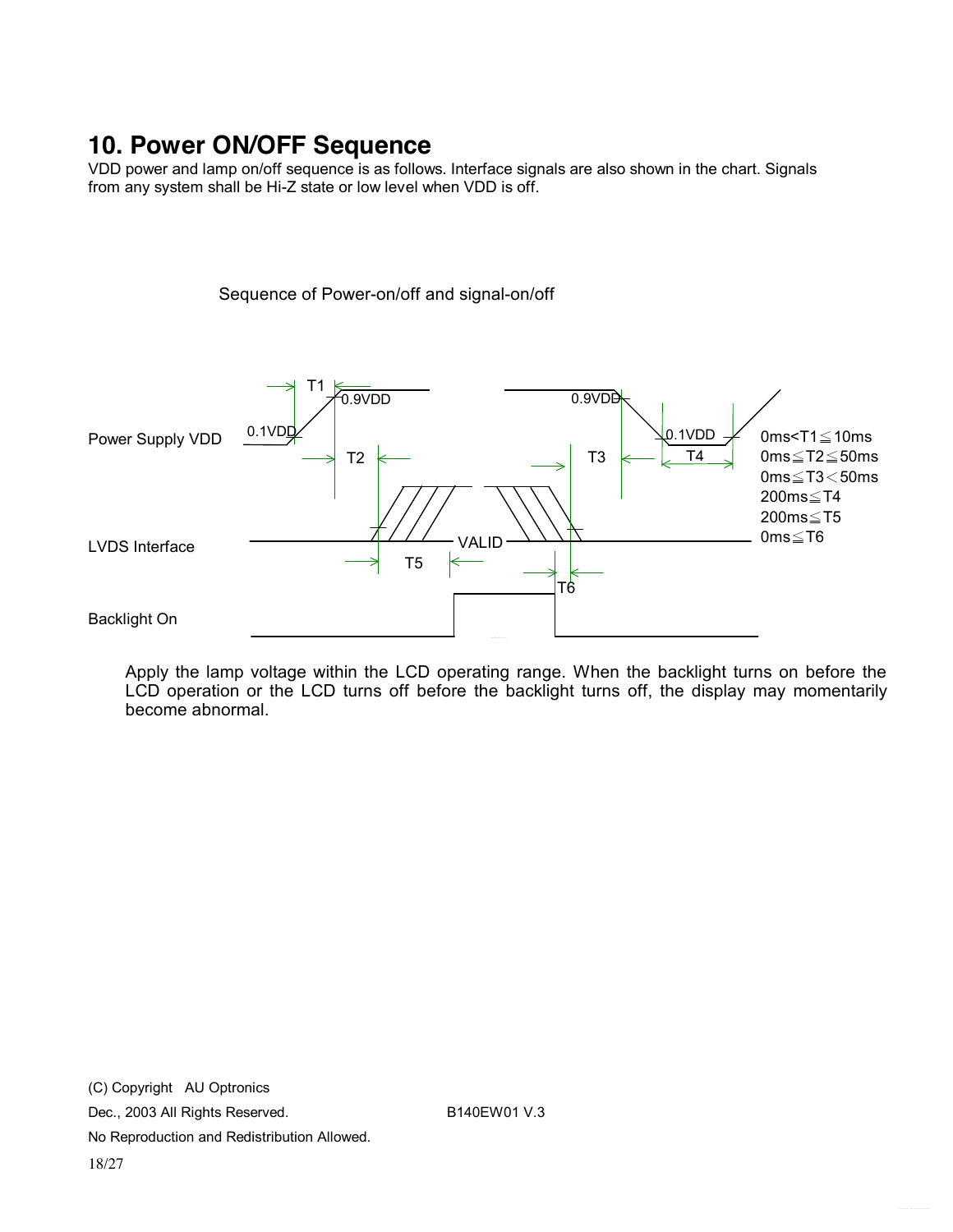# **11.0 Reliability /Safety Requirement**

### **11.1 Reliability Test Conditions**

| <b>Items</b>                      | <b>Required Condition</b>                                                                                                    |
|-----------------------------------|------------------------------------------------------------------------------------------------------------------------------|
| <b>Temperature Humidity Bias</b>  | 40℃/90%,300Hr                                                                                                                |
| <b>High Temperature Operation</b> | 50℃/Dry,300Hr                                                                                                                |
| Low Temperature Operation         | $0^\circ\text{C}$ ,500Hr                                                                                                     |
| Continuous Life                   | 25°C, 2000 hours                                                                                                             |
| On/Off Test                       | ON/30 sec. OFF/30sec., 30,000 cycles                                                                                         |
| <b>Hot Storage</b>                | 60℃/40% RH ,240 hours                                                                                                        |
| Cold Storage                      | -20℃/50% RH ,240 hours                                                                                                       |
| <b>Thermal Shock Test</b>         | -20°C/30 min ,60°C/30 min 100cycles                                                                                          |
| <b>Hot Start Test</b>             | 50°C/1 Hr min. Power on/off per 5 minutes, 5 times                                                                           |
| <b>Cold Start Test</b>            | $0^{\circ}$ C/1 Hr min. Power on/off per 5 minutes, 5 times                                                                  |
| Shock Test (Non-Operating)        | 240G, 2ms, Half-sine wave                                                                                                    |
| Vibration Test (Non-Operating)    | Sinusoidal vibration, 1.5G zero-to-peak, 10 to 500<br>Hz, 0.5 octave/minute in each of three mutually<br>perpendicular axes. |
| <b>ESD</b>                        | Contact: operation ±8KV / non-operation ±10KV<br>Air: operation ±15KV / non-operation ±20KV                                  |
| <b>Altitude Test</b>              | 10000 ft / operation / 8Hr<br>30000 ft / non-operation / 24r                                                                 |
| Maximum Side Mount Torque         | $2.5$ kgf.cm.                                                                                                                |

CCFL Life: 10,000 hours minimum

MTBF(Excluding the CCFL) : 30,000 hours with a confidence level 90%

#### 11.2 Safety

UL1950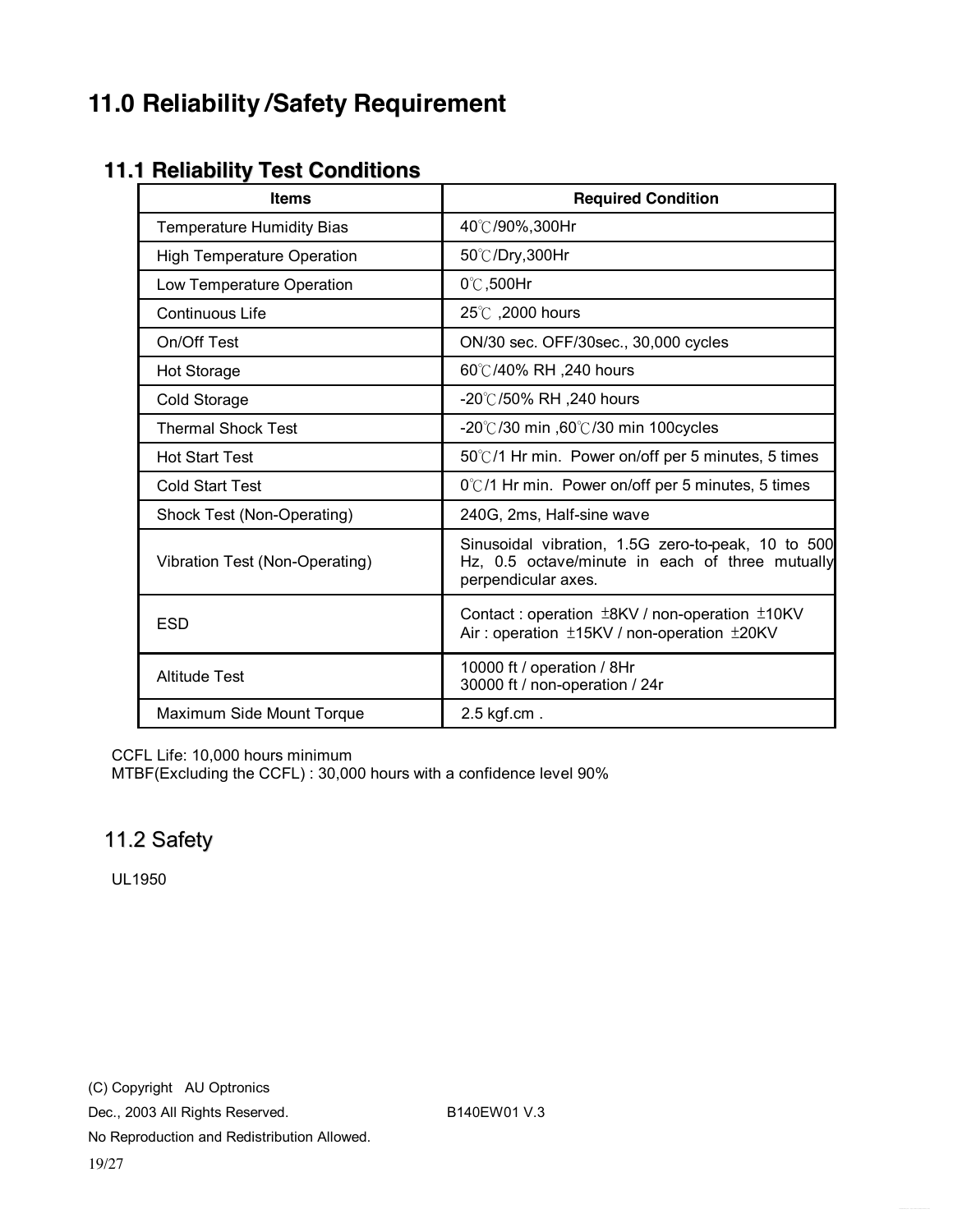# 12.0 Packing dimension

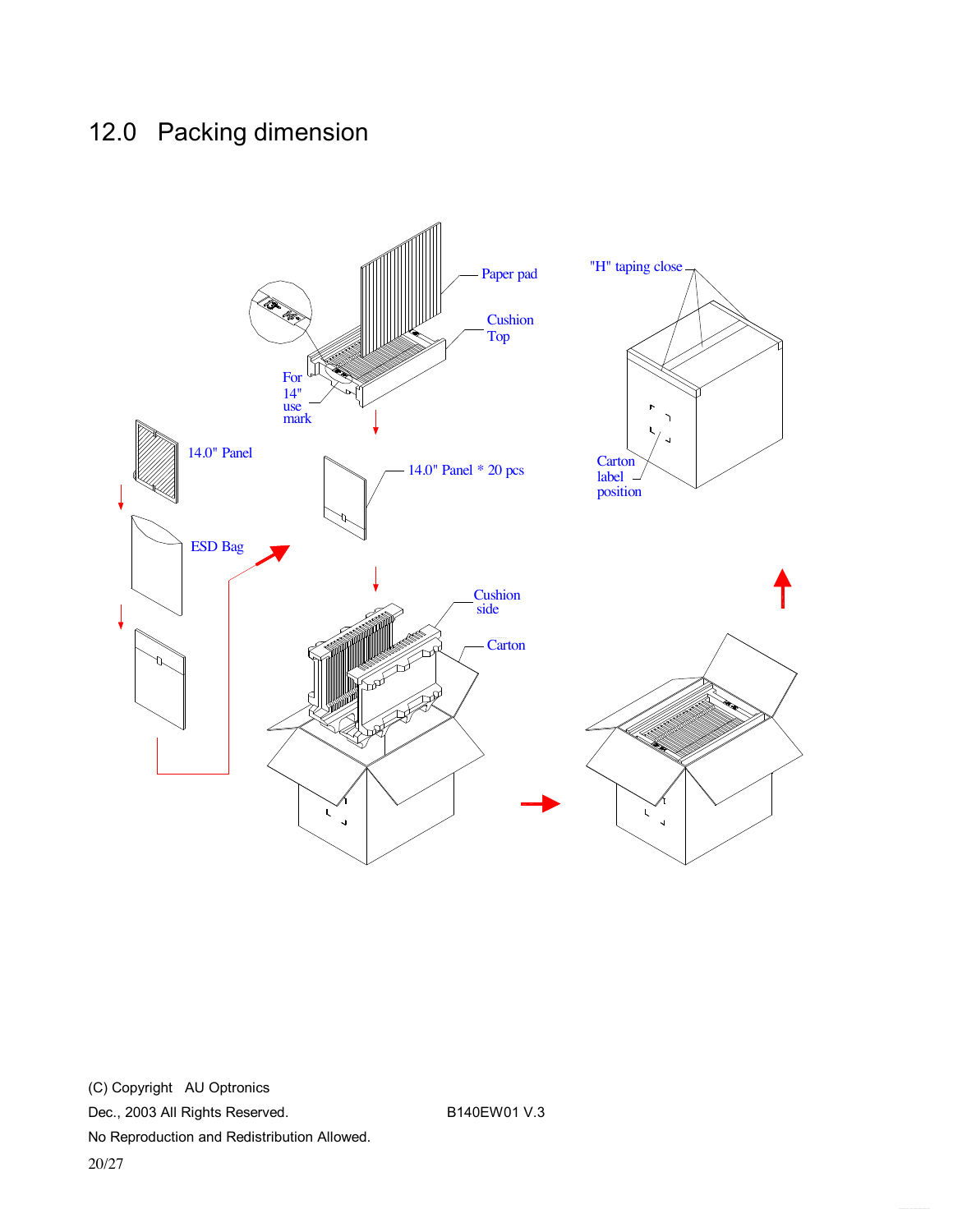### **13.0 Mechanical Characteristics**

### **13.1 LCM Outline dimension (Front View)**

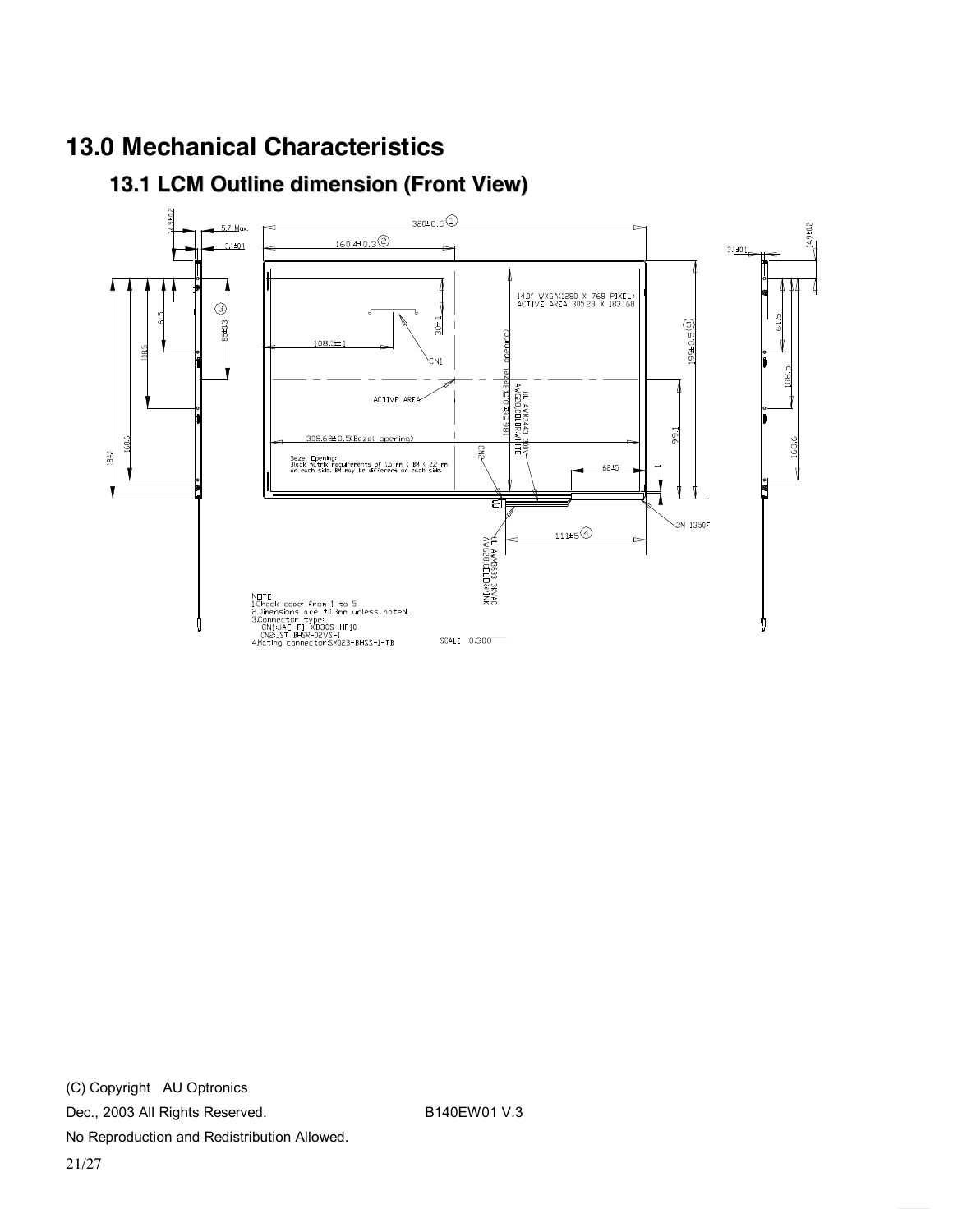

**13.2 LCM Outline Dimension (Rear View)**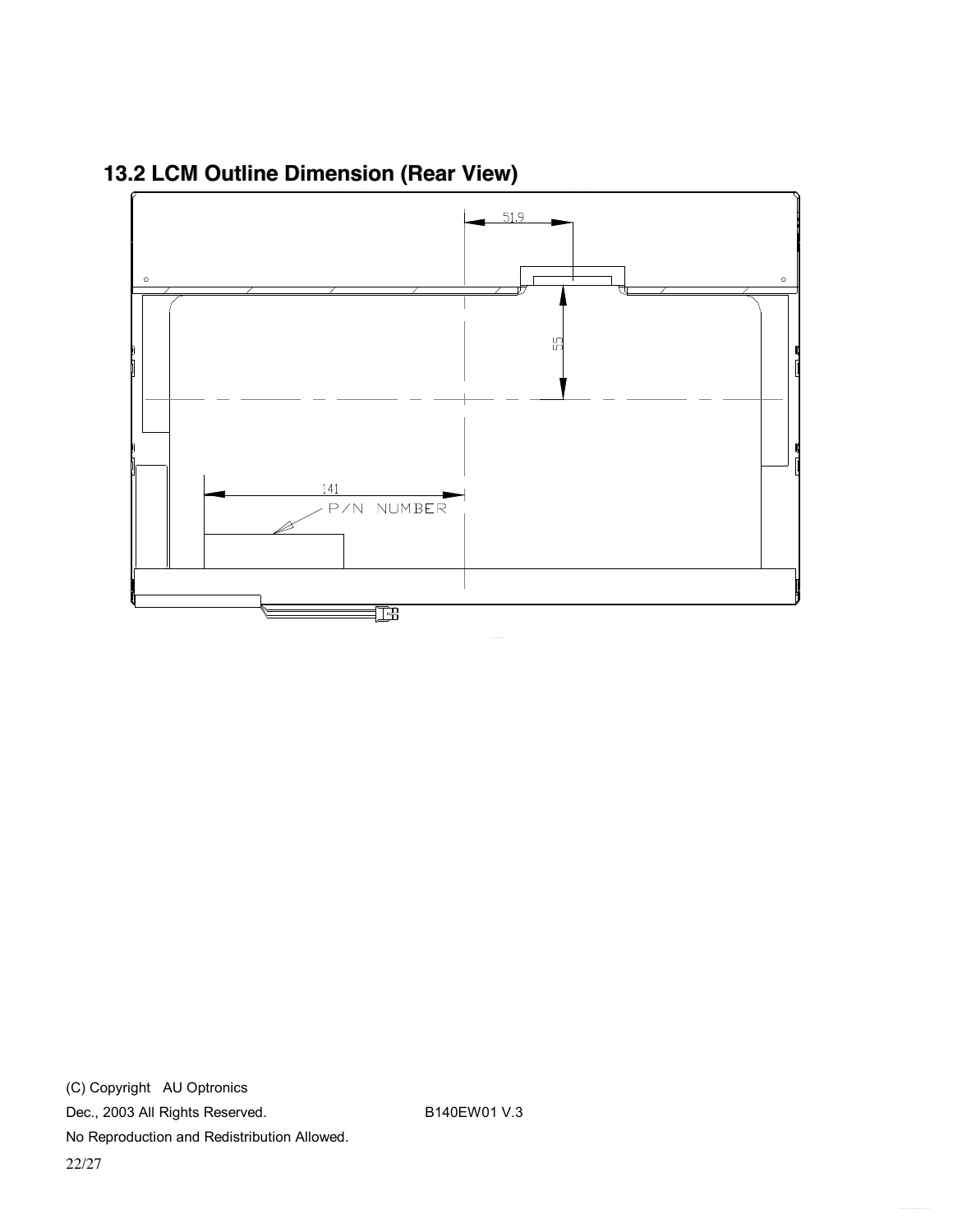#### **13.3 Screw Hole Depth and Center Position**

Screw hole maximum depth, from side surface =2.5 mm (See drawing) Screw hole center location, from front surface =  $3.1 \pm 0.1$ mm (See drawing) Suggestions: Customers' Screw maximum length = 2.3 mm (See drawing) Screw Torque: Maximum2.5 kgf-cm

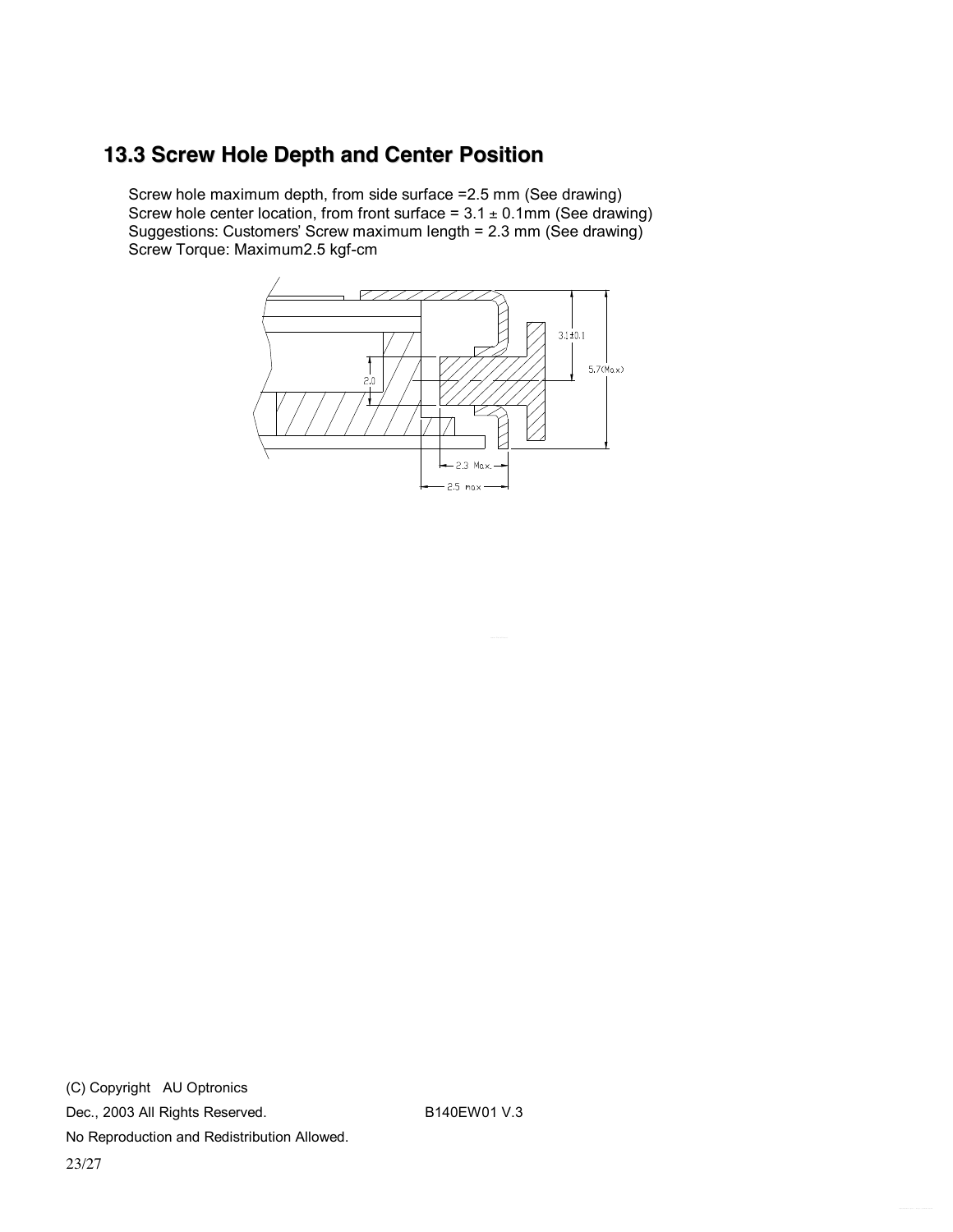| Address    | <b>FUNCTION</b>         | Value      | Value      | Value      |
|------------|-------------------------|------------|------------|------------|
| <b>HEX</b> |                         | <b>HEX</b> | <b>BIN</b> | <b>DEC</b> |
|            |                         |            |            |            |
| 00         | Header                  | 00         | 00000000   | 0          |
| 01         |                         | FF         | 11111111   | 255        |
| 02         |                         | FF         | 11111111   | 255        |
| 03         |                         | FF         | 11111111   | 255        |
| 04         |                         | FF         | 11111111   | 255        |
| 05         |                         | FF         | 11111111   | 255        |
| 06         |                         | FF         | 11111111   | 255        |
| 07         |                         | 00         | 00000000   | 0          |
| 08         | EISA Manuf. Code LSB    | 06         | 00000110   | 6          |
| 09         | <b>Compressed ASCII</b> | AF         | 10101111   | 175        |
| 0A         | <b>Product Code</b>     | 33         | 00110011   | 51         |
| 0B         | hex, LSB first          | 13         | 00010011   | 19         |
| 0C         | 32-bit ser #            | 00         | 00000000   | 0          |
| 0D         |                         | 00         | 00000000   | 0          |
| 0E         |                         | 00         | 00000000   | 0          |
| 0F         |                         | 00         | 00000000   | 0          |
| 10         | Week of manufacture     | 01         | 00000001   | 1          |
| 11         | Year of manufacture     | 0F         | 00001111   | 15         |
| 12         | EDID Structure Ver.     | 01         | 00000001   | 1          |
| 13         | EDID revision #         | 03         | 00000011   | 3          |
| 14         | Video input definition  | 80         | 10000000   | 128        |
| 15         | Max H image size        | 21         | 00100001   | 33         |
| 16         | Max V image size        | 14         | 00010100   | 20         |
| 17         | Display Gamma           | 78         | 01111000   | 120        |
| 18         | Feature support         | 0A         | 00001010   | 10         |
| 19         | Red/green low bits      | 05         | 00000101   | 5          |
| 1A         | Blue/white low bits     | 50         | 01010000   | 80         |
| 1B         | Red x/ high bits        | 97         | 10010111   | 151        |

# **14.0 EDID Data**

(C) Copyright AU Optronics

Dec., 2003 All Rights Reserved. B140EW01 V.3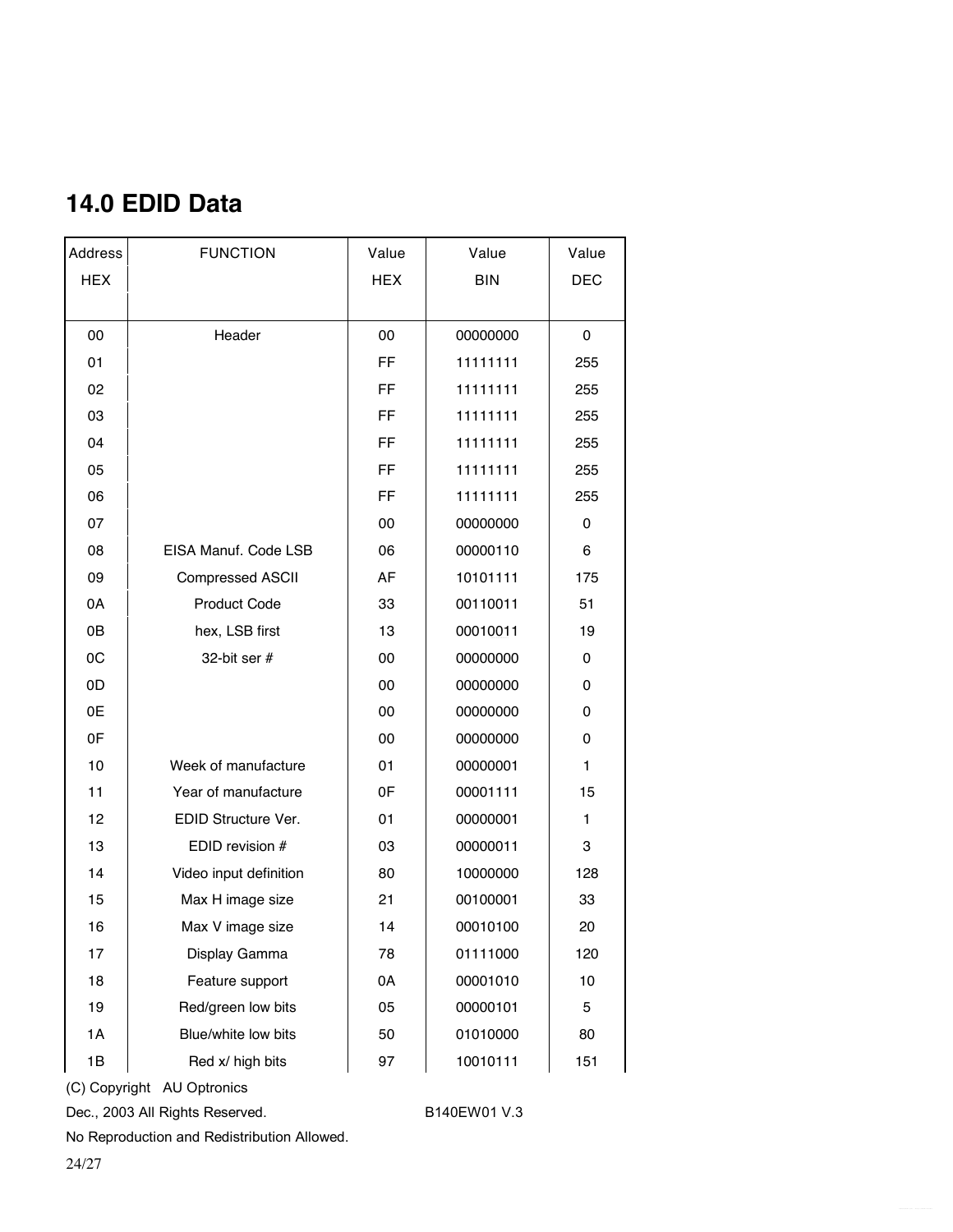| 1C | Red y                                                    | 57 | 01010111 | 87  |
|----|----------------------------------------------------------|----|----------|-----|
| 1D | Green x                                                  | 4F | 01001111 | 79  |
| 1E | Green y                                                  | 8F | 10001111 | 143 |
| 1F | Blue x                                                   | 26 | 00100110 | 38  |
| 20 | Blue y                                                   | 21 | 00100001 | 33  |
| 21 | White x                                                  | 50 | 01010000 | 80  |
| 22 | White y                                                  | 54 | 01010100 | 84  |
| 23 | Established timing 1                                     | 00 | 00000000 | 0   |
| 24 | Established timing 2                                     | 00 | 00000000 | 0   |
| 25 | Manufacturer's Timing                                    | 00 | 00000000 | 0   |
| 26 | Standard timing #1                                       | 01 | 00000001 | 1   |
| 27 |                                                          | 01 | 00000001 | 1   |
| 28 | Standard timing #2                                       | 01 | 00000001 | 1   |
| 29 |                                                          | 01 | 00000001 | 1   |
| 2A | Standard timing #3                                       | 01 | 00000001 | 1   |
| 2B |                                                          | 01 | 00000001 | 1   |
| 2C | Standard timing #4                                       | 01 | 00000001 | 1   |
| 2D |                                                          | 01 | 00000001 | 1   |
| 2E | Standard timing #5                                       | 01 | 00000001 | 1   |
| 2F |                                                          | 01 | 00000001 | 1   |
| 30 | Standard timing #6                                       | 01 | 00000001 | 1   |
| 31 |                                                          | 01 | 00000001 | 1   |
| 32 | Standard timing #7                                       | 01 | 00000001 | 1   |
| 33 |                                                          | 01 | 00000001 | 1   |
| 34 | Standard timing #8                                       | 01 | 00000001 | 1   |
| 35 |                                                          | 01 | 00000001 | 1   |
| 36 | Pixel Clock/10,000 (LSB)                                 | C6 | 11000110 | 198 |
| 37 | Pixel Clock/10,000 (MSB)                                 | 1B | 00011011 | 27  |
| 38 | Horiz. Active pixels(Lower 8 bits)                       | 00 | 00000000 | 0   |
| 39 | Horiz.Blanking (Lower 8 bits)                            | A0 | 10100000 | 160 |
| 3A | Horiz. Active pixels: Horiz. Blanking<br>(Upper4:4 bits) | 50 | 01010000 | 80  |
| 3B |                                                          | 00 | 00000000 | 0   |
| 3C |                                                          | 37 | 00110111 | 55  |
| 3D | Vert. Active pixels: Vert. Blanking<br>(Upper4:4 bits)   | 30 | 00110000 | 48  |

(C) Copyright AU Optronics

Dec., 2003 All Rights Reserved. B140EW01 V.3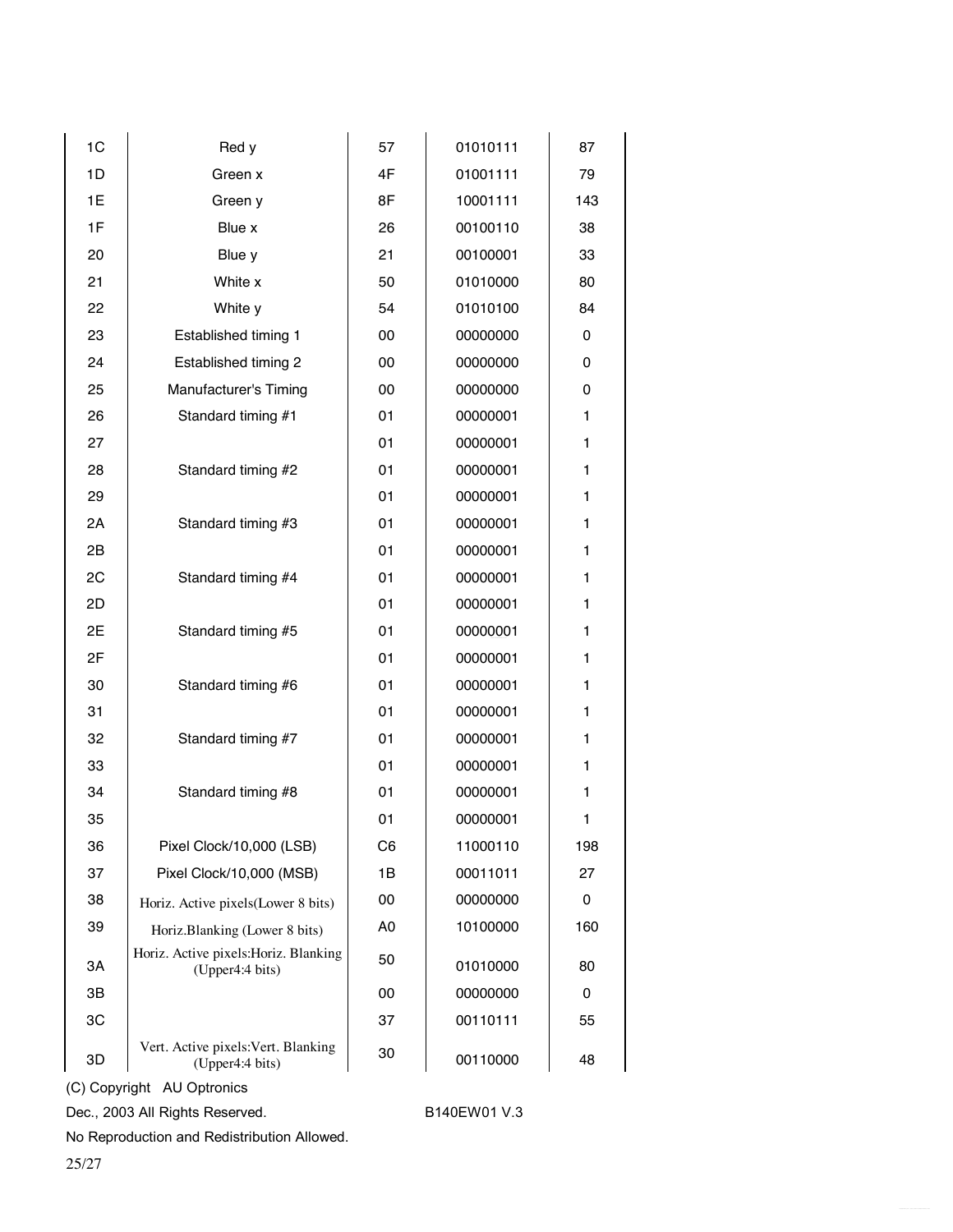| 3E |                                                       | 10             | 00010000 | 16  |
|----|-------------------------------------------------------|----------------|----------|-----|
| 3F |                                                       | 70             | 01110000 | 112 |
| 40 | Vert. Sync. Offset=xx lines, Sync<br>Width=xx lines   | 13             | 00010011 | 19  |
| 41 | Horz. Ver. Sync/Width (upper 2 bits)                  | 00             | 00000000 | 0   |
| 42 | Hori. Image size (Lower 8 bits)                       | 31             | 00110001 | 49  |
| 43 | Vert. Image size (Lower 8 bits)                       | <b>B7</b>      | 10110111 | 183 |
| 44 | Hori. Image size : Vert. Image size<br>(Upper 4 bits) | 10             | 00010000 | 16  |
| 45 |                                                       | 00             | 00000000 | 0   |
| 46 |                                                       | 00             | 00000000 | 0   |
| 47 |                                                       | 18             | 00011000 | 24  |
| 48 | Detailed timing/monitor                               | 00             | 00000000 | 0   |
| 49 | descriptor #2                                         | 00             | 00000000 | 0   |
| 4A |                                                       | 00             | 00000000 | 0   |
| 4B |                                                       | 0F             | 00001111 | 15  |
| 4C |                                                       | 00             | 00000000 | 0   |
| 4D |                                                       | 00             | 00000000 | 0   |
| 4E |                                                       | 00             | 00000000 | 0   |
| 4F |                                                       | 00             | 00000000 | 0   |
| 50 |                                                       | 00             | 00000000 | 0   |
| 51 |                                                       | 0 <sub>0</sub> | 00000000 | 0   |
| 52 |                                                       | 00             | 00000000 | 0   |
| 53 |                                                       | 00             | 00000000 | 0   |
| 54 |                                                       | 00             | 00000000 | 0   |
| 55 |                                                       | 00             | 00000000 | 0   |
| 56 |                                                       | 00             | 00000000 | 0   |
| 57 |                                                       | $00\,$         | 00000000 | 0   |
| 58 |                                                       | 00             | 00000000 | 0   |
| 59 |                                                       | 20             | 00100000 | 32  |
| 5A | Detailed timing/monitor                               | 00             | 00000000 | 0   |
| 5B | descriptor #3                                         | 00             | 00000000 | 0   |
| 5C |                                                       | 00             | 00000000 | 0   |
| 5D |                                                       | FE             | 11111110 | 254 |
| 5E |                                                       | 00             | 00000000 | 0   |
| 5F |                                                       | 41             | 01000001 | 65  |

(C) Copyright AU Optronics

Dec., 2003 All Rights Reserved. B140EW01 V.3